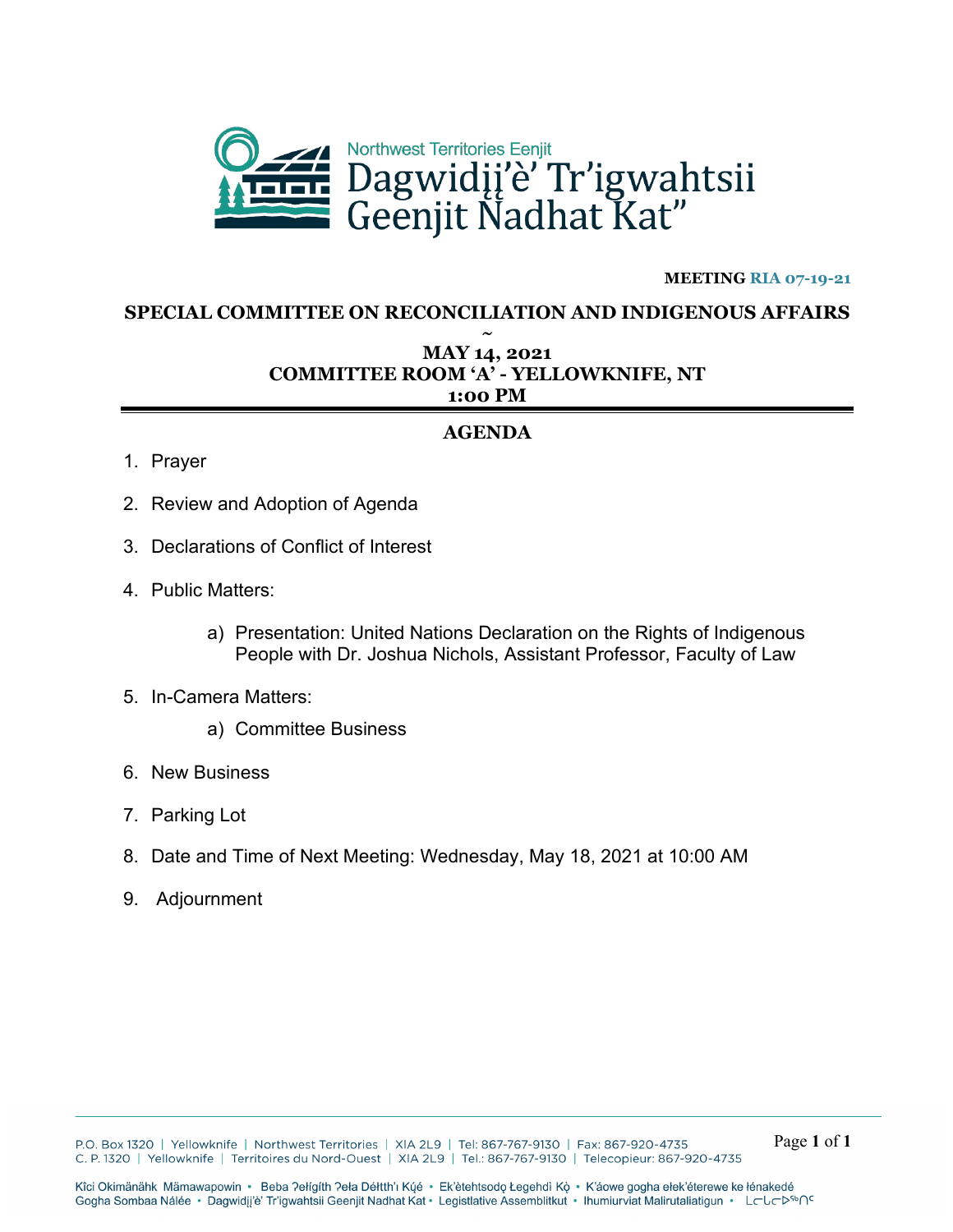**Territorial Acknowledgement:** I would like to acknowledge that I am speaking to you from Treaty 6 traditional territory and I would also like to thank the Special Committee for inviting me to speak today.

Given that the fact that speakers you have heard from thus far have focused the majority of the attention on UNDRIP and that you will soon have the benefit from Professor Gunn's expert advice; I will be focusing my attention on the relationship between s. 35 and UNDRIP. I will do this by taking a historical and contextual approach to the development of reconciliation in the case law and to its relationship with s. 91(24) of the *Constitution Act, 1867*. I will begin by unpacking what the Court in *Sparrow* referred to as the constitutional "background" and show how the presuppositions that structure the s. 35 case law are reliant on the colonial era legal fiction of discovery. In short, while Canada may well be the leader in developing a constitutional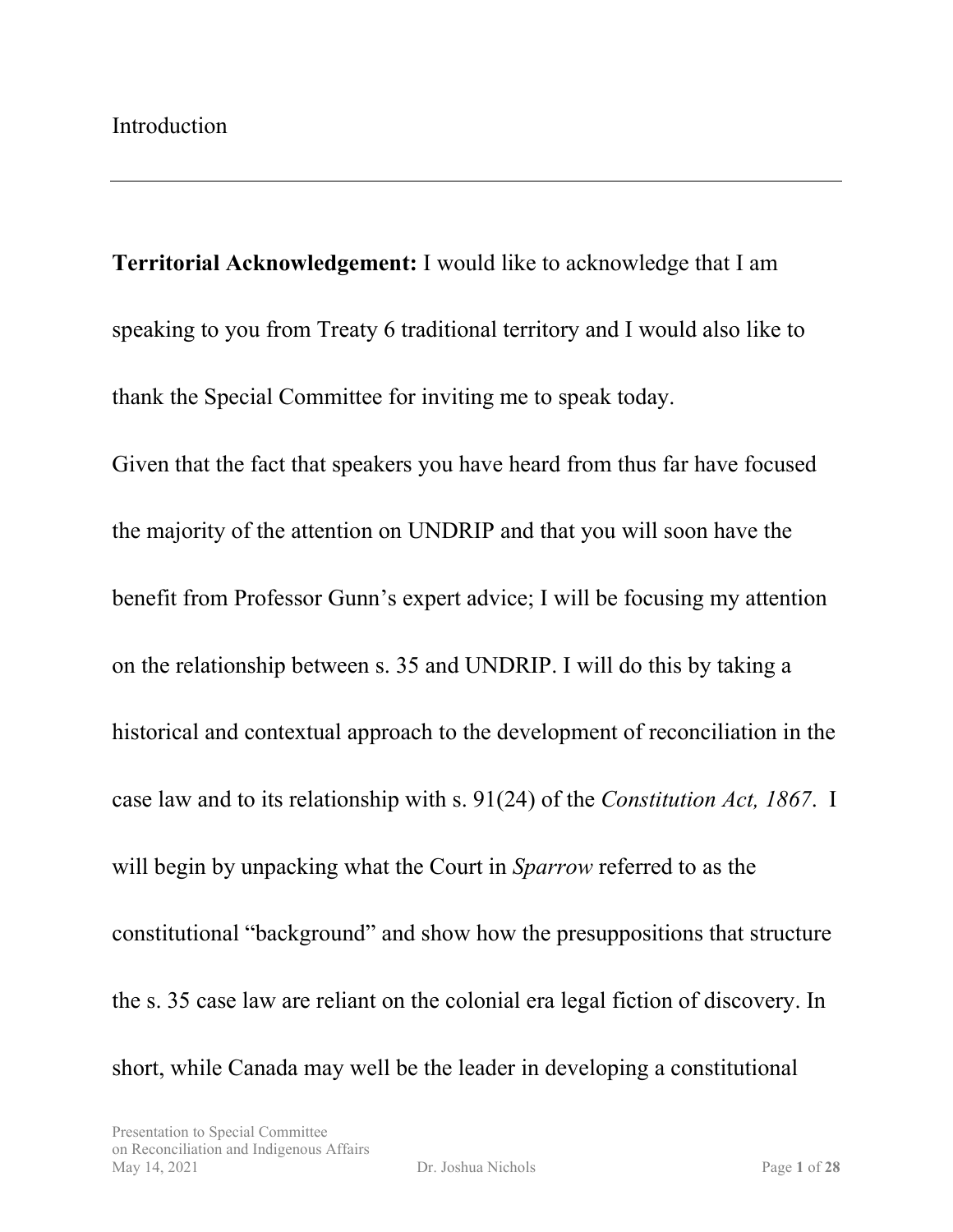doctrine of Aboriginal rights, this doctrine is foundationally flawed and in need of a principled remediation.

From this basis I will then move onto a more detailed account the prospective implementation of UNDRIP and the implications for the current interpretations of Aboriginal law. I will then conclude by outlining some of the guiding principles that could help us move beyond the colonial limitations of the existing understating of reconciliation.

### **The Foundations of Aboriginal Law**

The Canadian courts have struggled—and continue to struggle—with the legacy of colonialism. There are a series of cases that have relied on colonial legal doctrines that diminish the legal standing of Indigenous peoples by appeal to a hierarchy of civilizations. In these cases, the courts recognize the colonial version of Crown sovereignty, which allows them to posit that the assertion of Crown sovereignty strips Indigenous peoples both their political existence and their lands and leaves them with a box of rights.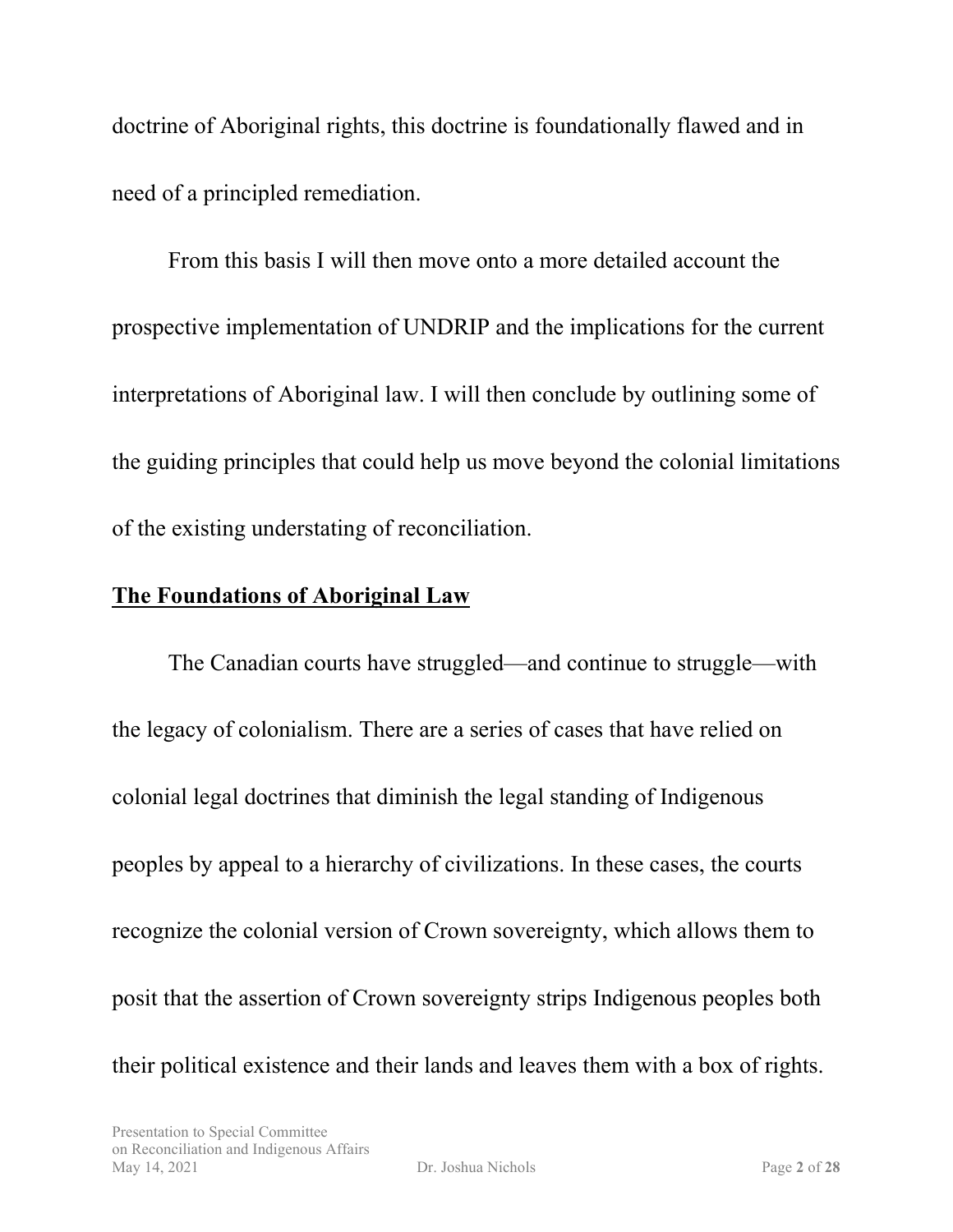This constitutional model of reconciliation is unable to meaningfully progress because it presents us with a narrative where Indigenous peoples are magically transformed into a cultural minority on their own territories by the mere assertion of European sovereignty. This is not the only model of reconciliation that the courts have developed, but it is one that we do need to honestly and openly account for if we want to move towards an understanding of reconciliation that is based on the forms of mutual recognition that we can see, however imperfectly, in the process of treaty making.

Over 30 years ago in *Sparrow*, the Supreme Court has recognized that section 35(1) of the Constitution Act, 1982, "represents the culmination of a long and difficult struggle in both the political forum and the courts for the constitutional recognition of aboriginal rights" (Sparrow at 1105). Despite this the Court went on to hold that "there was from the outset never any doubt that sovereignty and legislative power, and indeed the underlying title, to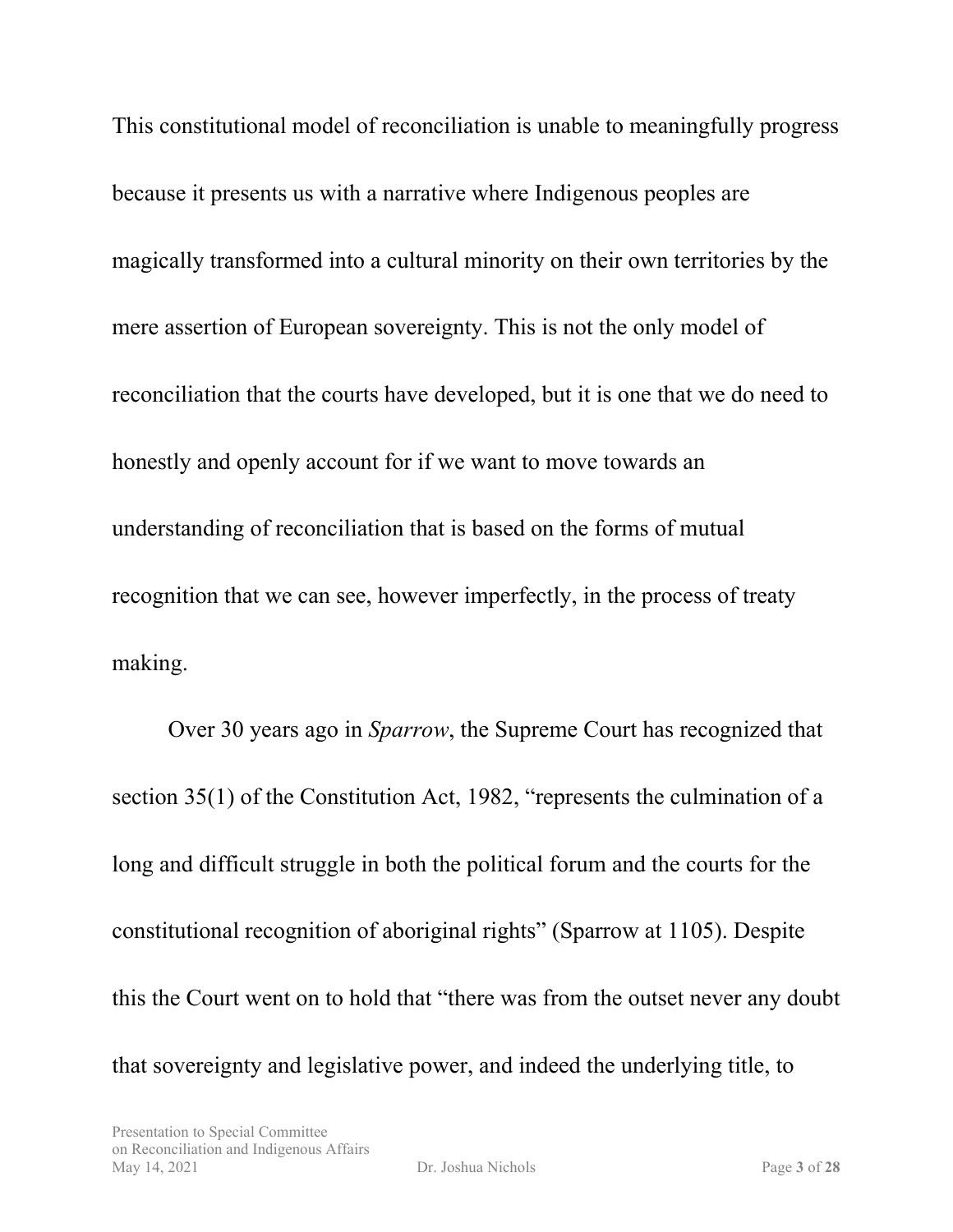such lands vested in the Crown" (Sparrow at 1103). This statement establishes the "background" that allows the Court to reconcile "federal power" under s. 91(24) with the "federal duty" that is recognized and affirmed in s. 35.

The obvious problem with this "background" is there no legal explanation for the disappearance of Indigenous sovereignty and this brings it into tension with the Court's prior rejection of colonial doctrines that dimmish the legal capacity of Indigenous peoples.

For example, as Justice Dickson stated in 1985 in *Simon v. The Queen* the colonial doctrines of civilizational hierarchy that Justice Patterson relied on in *R v Syliboy* "reflect the biases and prejudices of another era of our history" and that "[s]uch language is no longer acceptable in Canadian law." (Simon v. The Queen, [1985] 2 SCR 387 at 399).

The thin (to the point of being nonexistent) basis for the "background" the Court articulates in *Sparrow* is apparent when we consider the precedents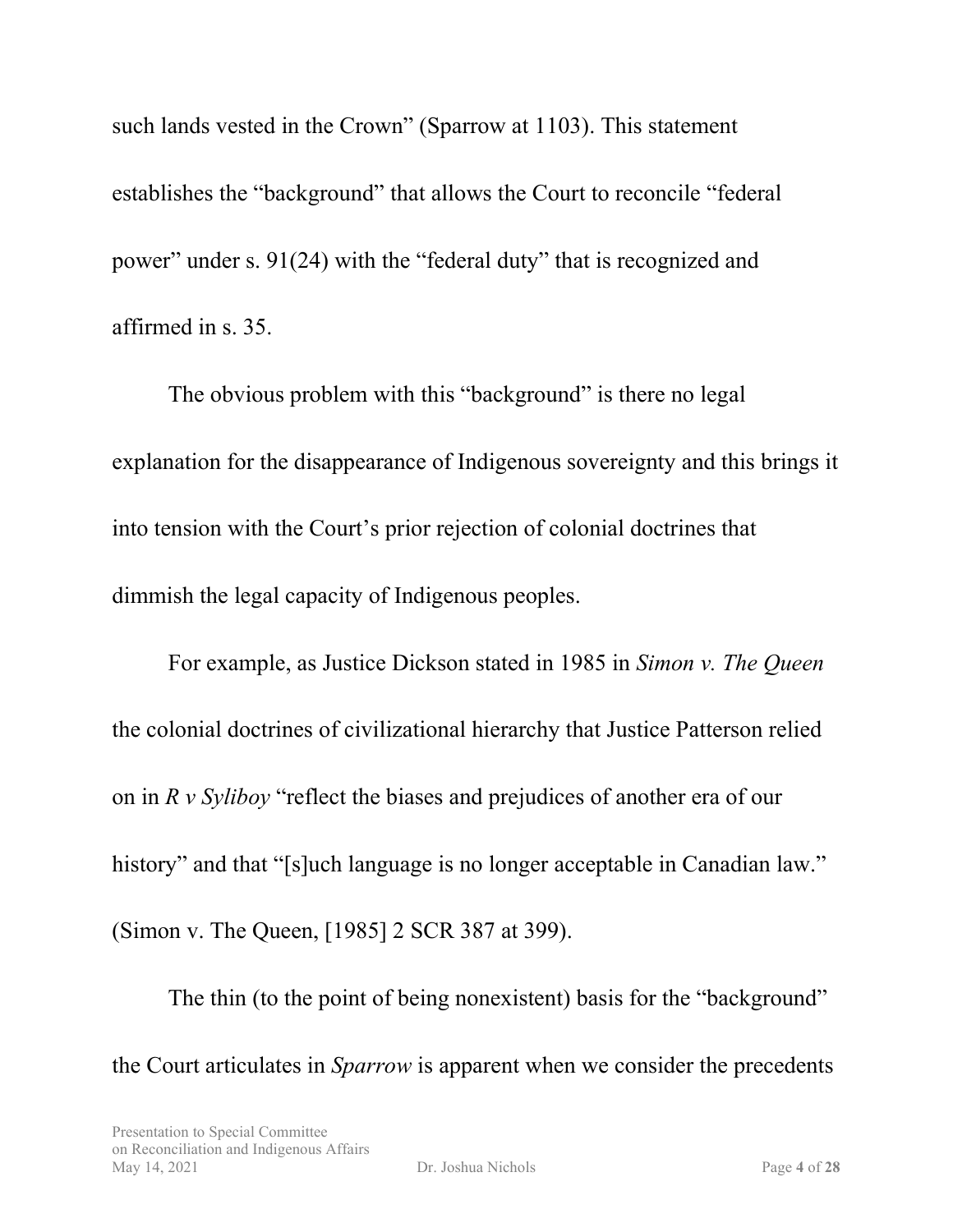the Court relied on: the 1823 decision of the US Supreme Court in *Johnson v M'Intosh*, the *Royal Proclamation of 1763* and three specific pages from the Supreme Court of Canada's 1973 decision in *Calder*.

The citations do not provide a clear and stable foundation for the Court's articulation of Crown sovereignty.

It is not clear, for example, the precise principle the Court cites *Johnson v M'Intosh* as supporting. Certainly, it would be a stretch to suggest that Johnson stands for the proposition that Indigenous peoples lost all sovereign and self-governing authority over their territories upon European 'discovery' and that such discovery subject them to unfettered Crown regulatory authority. Yet, this seems to be the precise sense in which the *Sparrow* Court uses the case.

Further, as anyone familiar with Federal Indian Law in the United States knows, *Johnson v M'Intosh* is the first case in the Marshall Trilogy and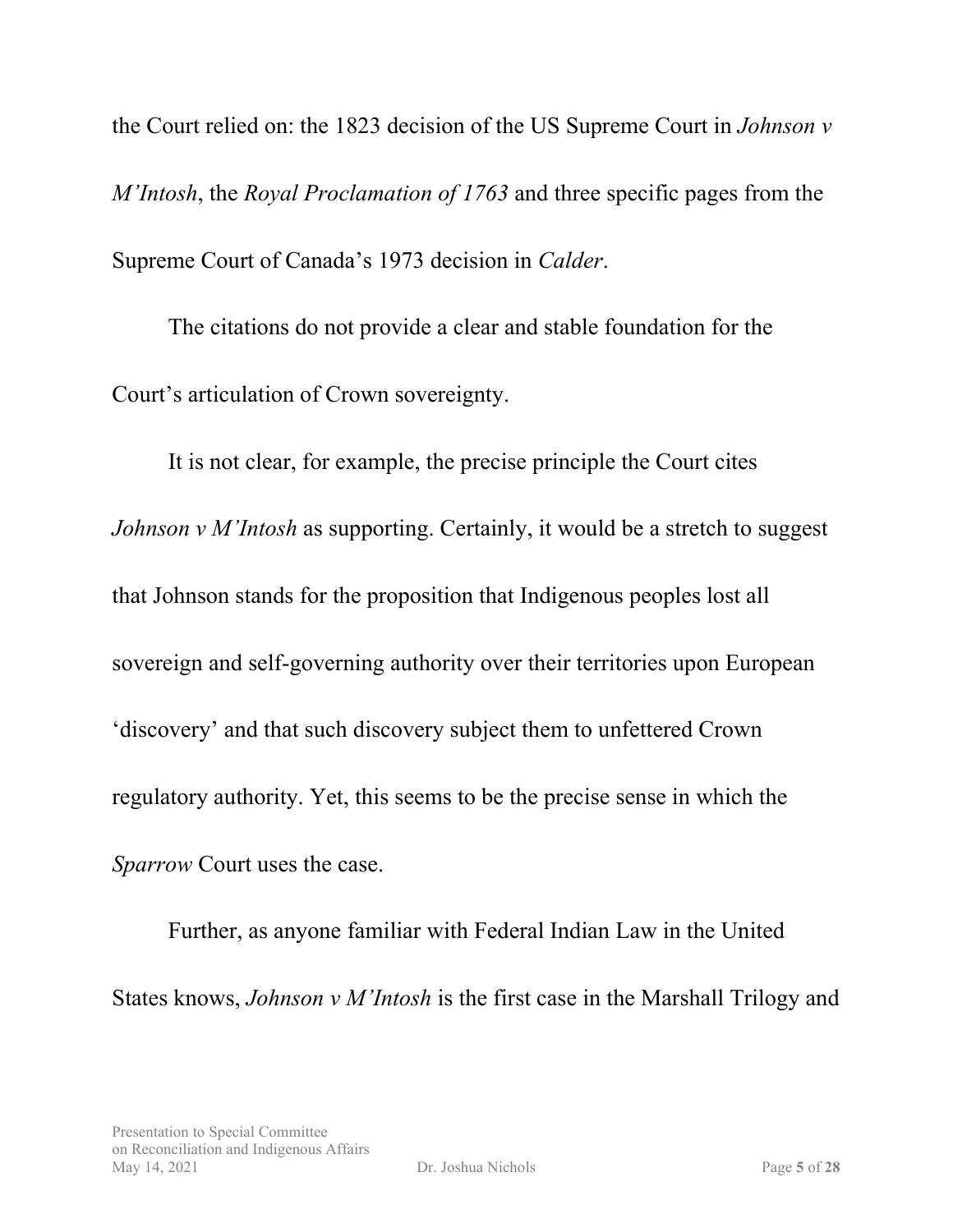lays out a version of the doctrine of discovery that the subsequent two cases go on to reject.

In addition, the specific pages cited from *Calder* include Hall J's move from *Johnson v M'Intosh* to *Worcester v Georgia* and Judson J's statement that the origin of title does not come by way of European recognition, but the fact "that when the settlers came, the Indians were there, organized in societies and occupying the land as their forefathers had done for centuries."

Despite this fact the Canadian courts have continuously interpreted s. 91(24) in a way that unilaterally excludes Aboriginal peoples from the division of powers and subjects them to the concurrent jurisdiction of both Parliament and the Legislatures. This unilateral exclusion has no legitimate historical basis and it has served to inform the approach that the Court has taken to the interpretation of treaties, the *Indian Act*, as well as the test for the infringement of rights and title. This unilateral exclusion is clearly evident in recent decisions. For example, in *Tsilhqot'in Nation* it can be seen in both the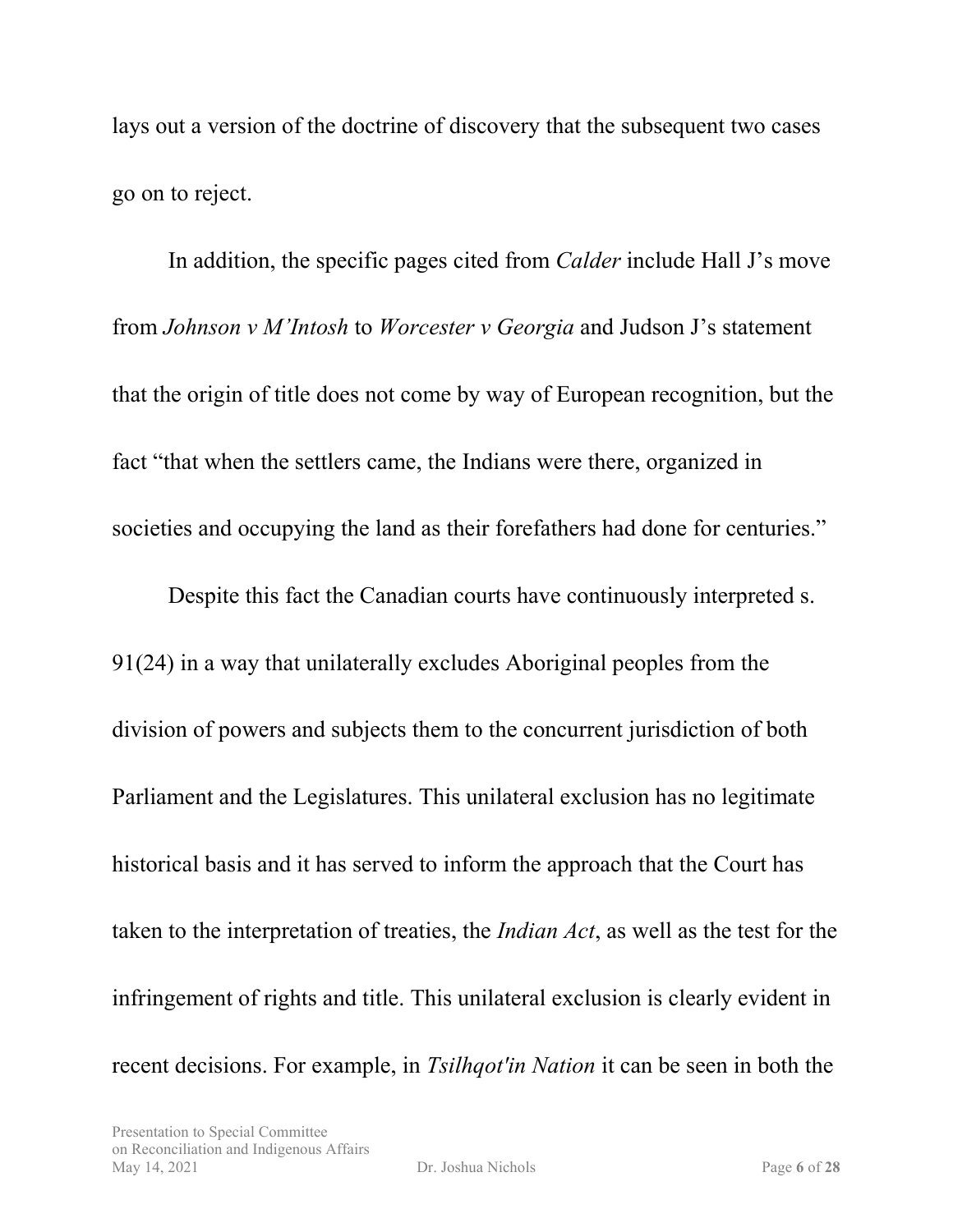continuation of the unilateral right of infringement and the removal of the doctrine of interjurisdictional immunity from Aboriginal title lands, which results in overlapping provincial and federal jurisdiction, leaving no meaningful room for Indigenous jurisdiction.

There is another way of reading s. 91(24), namely, as a power to negotiate with Indigenous nations as *equal partners in confederation* and an obligation to honor existing agreements regarding Indigenous lands. The notion of Indigenous peoples being in an equal partnership with the Crown is not a new one, in fact, it was a recommendation that the Royal Commission of 1664 made to Charles II.

The possibility of this alternative interpretation of s. 91(24) highlights the problematic foundations of the Court's current approach to s. 35. If we turn our attention to the foundation of the Court's interpretation of s. 35 in *Sparrow* (the very first case to interpret s. 35) we see that the Court's unquestioning assumption of Crown sovereignty, legislative power and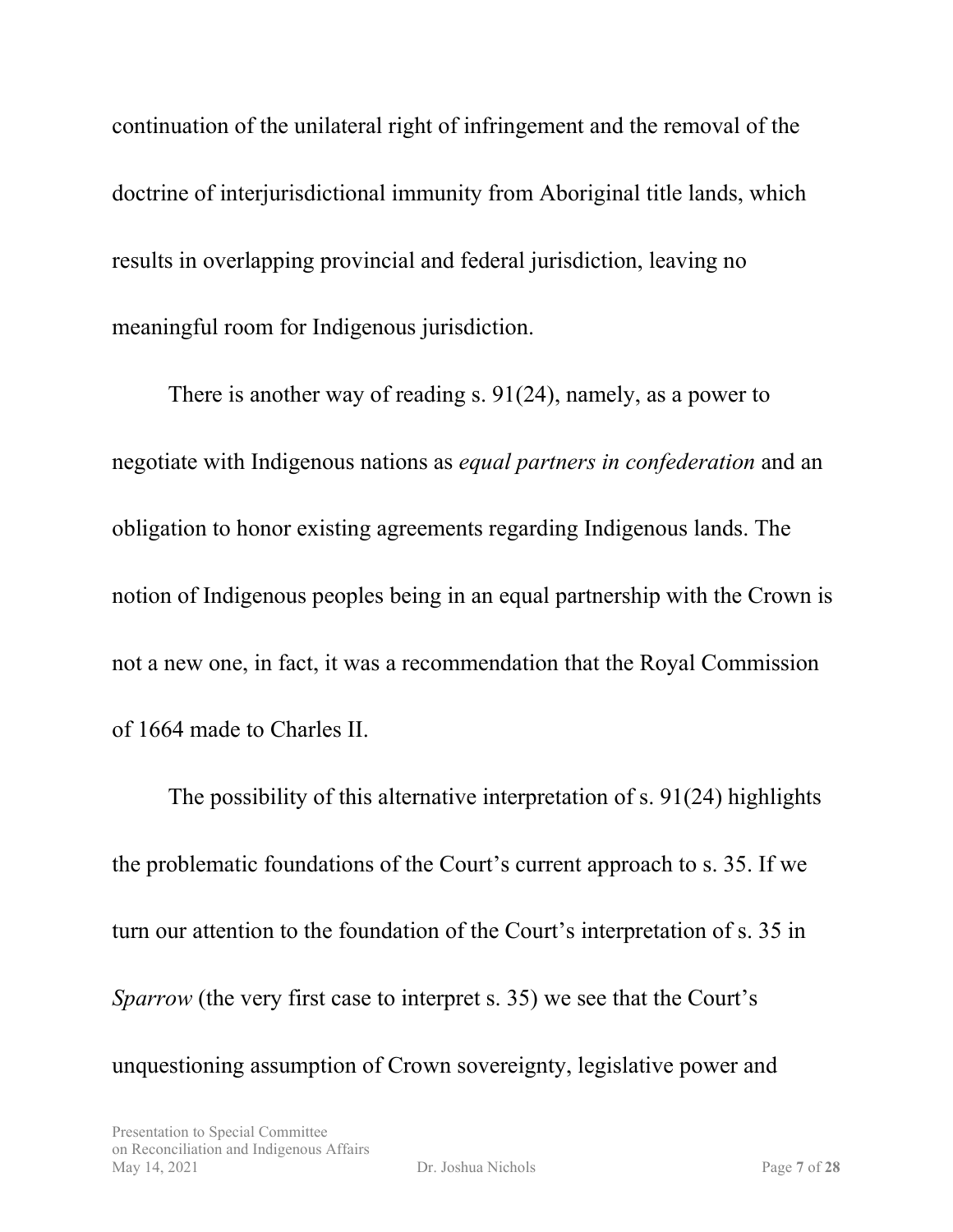underlying title necessarily entails that the Court is holding Indigenous peoples in a sovereign-to-subjects relationship on the basis of nothing more than unilateral proclamation. By interpreting s. 91(24) as "federal power" over Indians and their lands the Court magically transforms Indigenous peoples into subjects. The only possible basis for this reading is a pernicious and racist set of 19th century European legal fictions (i.e., the doctrine of discovery and *terra nullius*).

We would do well to remember that it is the *Sparrow* Court that introduces the term "reconciliation" into the case law. But, we need to ask ourselves what exactly is being reconciled here? They take two provisions of two constitutional documents separated by 115 years and with the magical words "never any doubt" they manage to maintain s. 91(24) as "federal power" and convert s. 35(1) into a paternalistic "federal duty" to be managed and mediated by the Courts. This is the foundation of the so-called "full box of rights" approach to s. 35.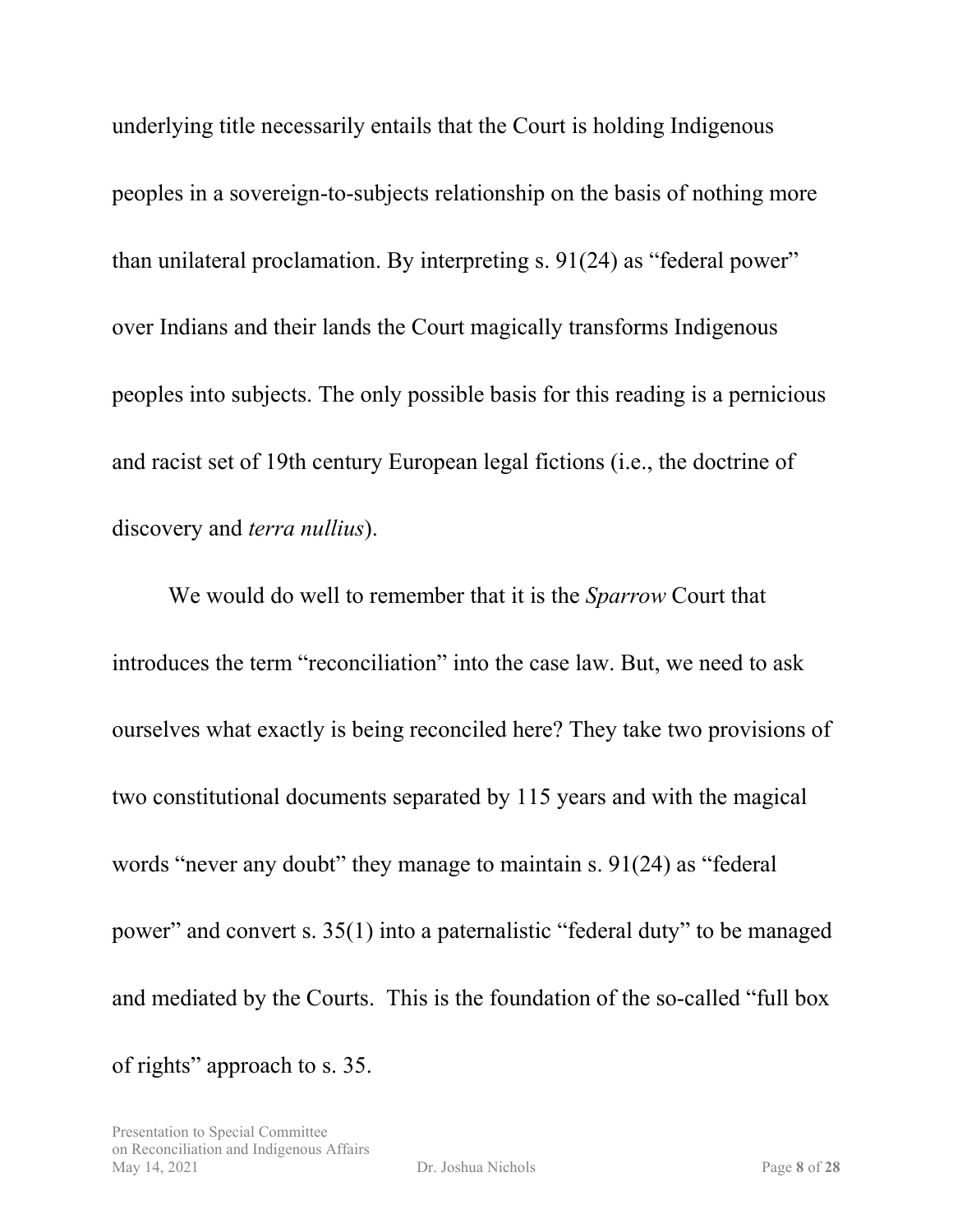If the "background" set out in Sparrow is simply accepted, we are driven to conclude that the Crown has sovereignty, legislative power and underlying title, whereas s. 35 provides *Charter-like* protections a *sui generis* species of rights. This seems to fit with the Court's claim in the *Secession Reference* that s. 35 is an example of Canada's long tradition of protecting the rights of "minorities".

But this conclusion begs the question of what exactly happened to Indigenous sovereignty. In order to backfill this omission the courts have either recharacterized the treaties as surrender agreements or simply adopted colonial era legal fictions (like the so-called doctrine of discovery) to diminish the legal capacity of Indigenous peoples and thereby pave the way for the Crown's unilateral assertion of sovereignty as having the effect of locking Indigenous peoples into a constitutional straightjacket that they can only leave if they are able to avail themselves of democratic institutions that were imposed upon them.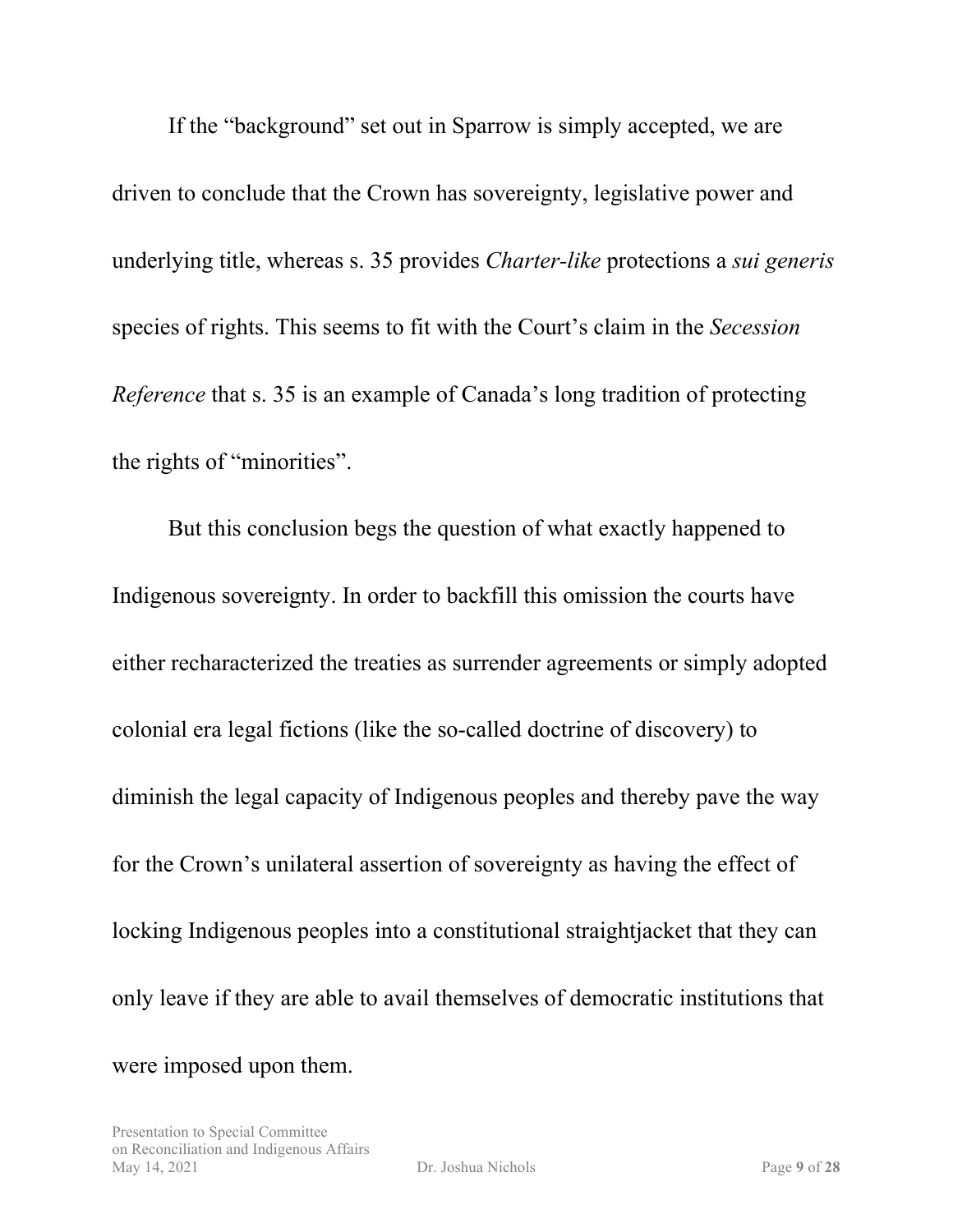Neither of these options provide a solution to the problem, rather they add in the troubling notion that the courts are providing the color of legality to the Crown's unilateral assertion of sovereignty over Indigenous peoples. Such a move necessarily brings us into what Professor David Dyzenhaus has referred to as a grey hole in the constitutional order. It is concerning not only because of the negative effects it has had on Indigenous peoples but also on the form of sovereign authority that it necessarily attributes to the Crown that is a mysterious prerogative power that enables the executive to declare sovereignty over other peoples and thereby dissolve their national character without being subject to judicial review. This is the kind of absolute sovereign authority that both the *Glorious Revolution of 1688* and later the *American Revolutionary War* in 1775 were reacting against and this rejection forms the core principles of the constitutional tradition that Canada has inherited. Simply put, the stakes of simply accepting the background of *Sparrow* at face value are nothing less than the meaning of the rule of law.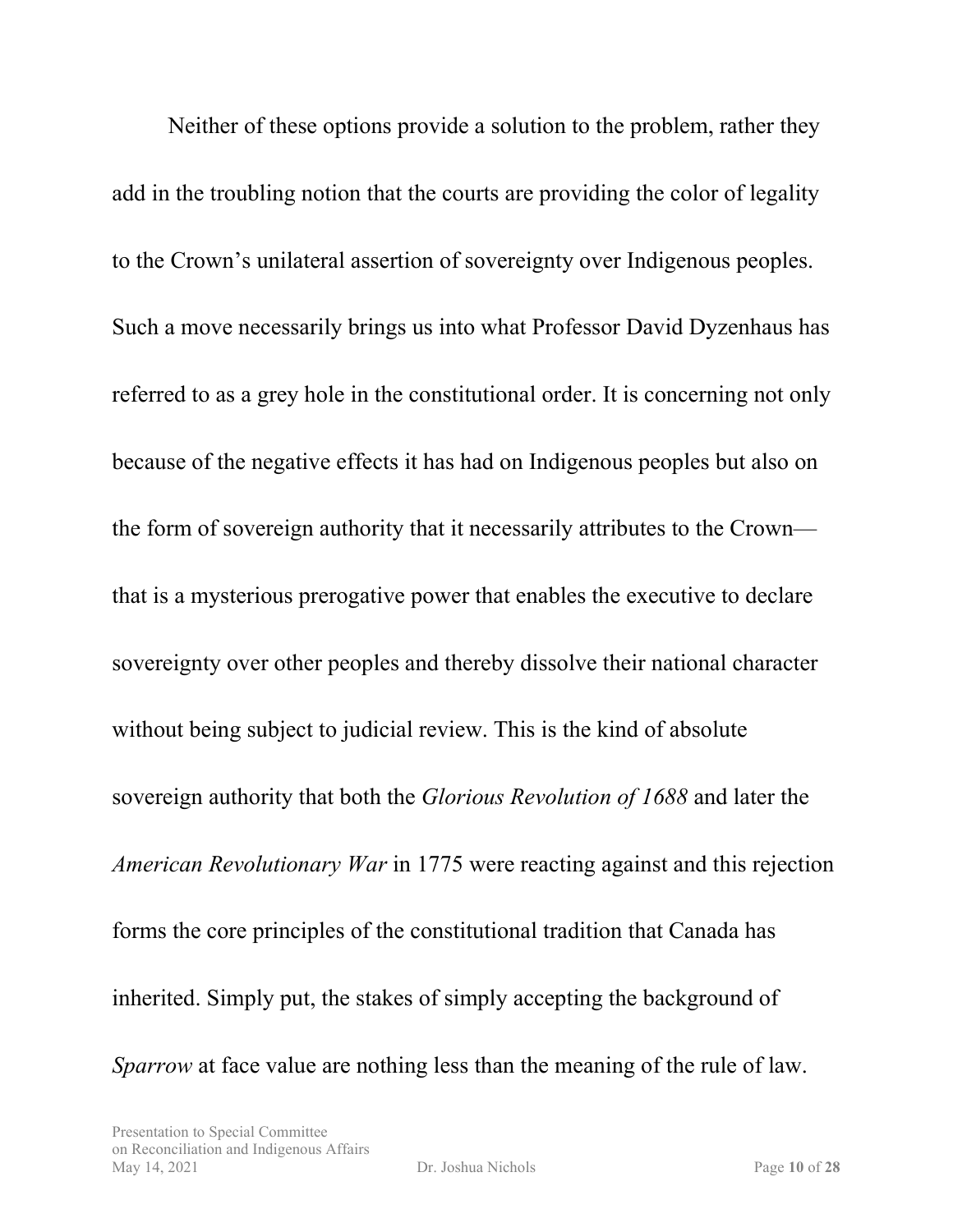This box of rights conception of s. 35 is by no means the only available approach to Indigenous-Crown relations. In fact, I argue that by removing the colonial legal fictions that persist within s. 91(24) the legal paradigm of the Indigenous-Crown relationship shifts from *Charter-like* rights to jurisdiction within a federal division of powers. This also has the benefit of being an interpretive move that is squarely within the purview of the Supreme Court. As the "guardians of the constitution" they are tasked with interpreting its provisions and so, they cannot claim that they require a new provision from the legislative branches. Rather, they bear the full responsibility of retaining a reading of s. 91(24) that can only be grounded on colonial legal fictions. By providing a realistic interpretation of the nature of federal power under s. 91(24) the Court could no longer rely on it to treat s. 35 as if it were within the *Charter* and therein subject to either the reasonable limitations imposed by s. 1 or the provincial override of s. 33. This paradigm shift from contingent rights to jurisdiction is indeed a realistic possibility as the Court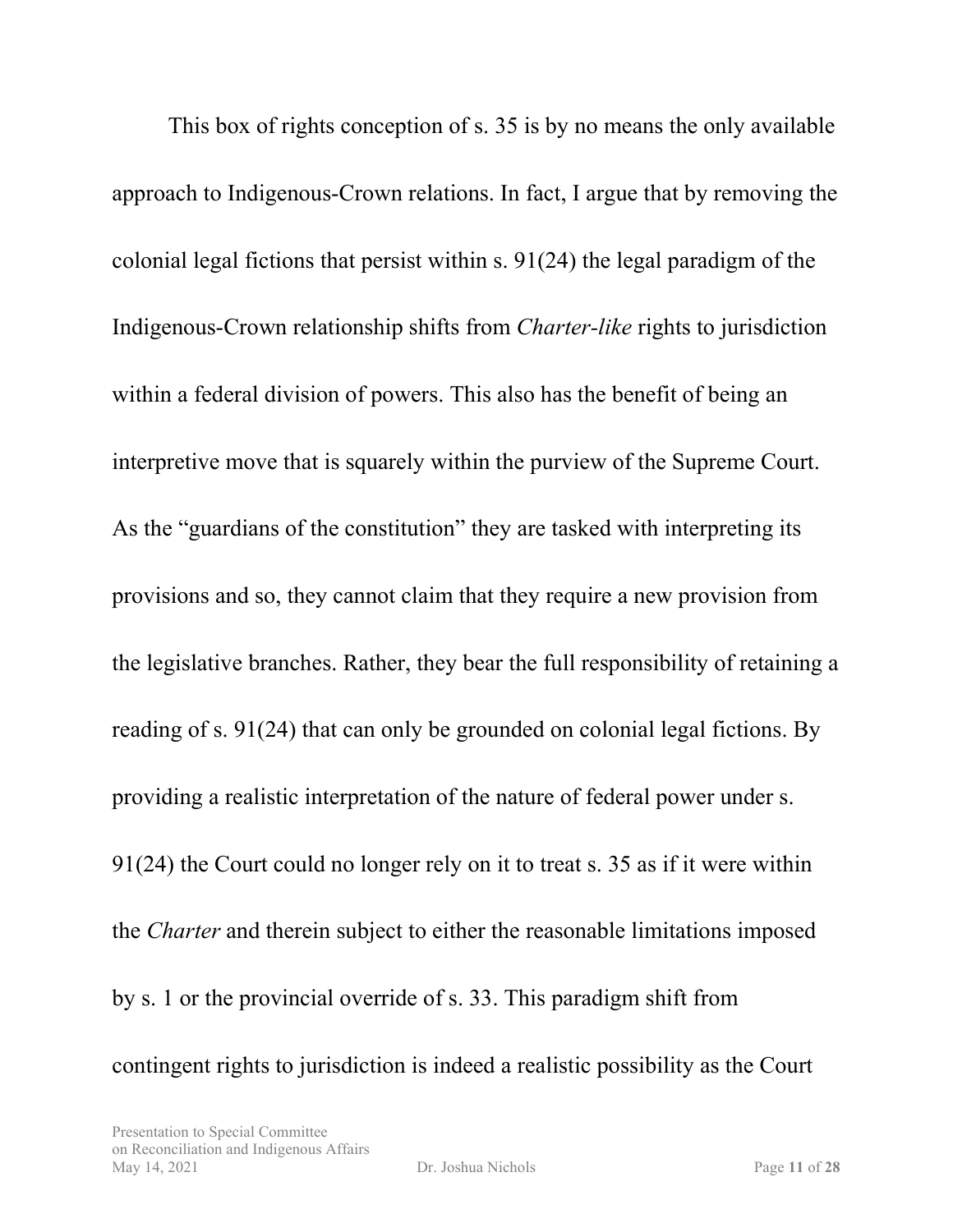can draw from its own reasoning in the *Secession Reference* and *Manitoba Language Rights* to reset the relationship. This is what the Prime Minister's rhetoric of the *nation-to-nation* relationship should mean, as RCAP argued and as Indigenous peoples have consistently maintained for the last 250 years. And it is precisely this struggle that the UNDRIP legislation that you are contemplating could play a role in.

# **UNDRIP Implementation**

With the "background" of *Sparrow* in mind I would like to now turn our attention to what role UNDRIP implementation could play in removing colonial presuppositions from the process of reconciliation. In order to provide you with an overview of my approach I will need to start by providing some basic context.

On May 10th, 2016, Canadian Indigenous Affairs Minister Carolyn Bennett addressed the Permanent Forum on Indigenous Issues at the United Nations and officially endorsed UNDRIP, without the qualifications attached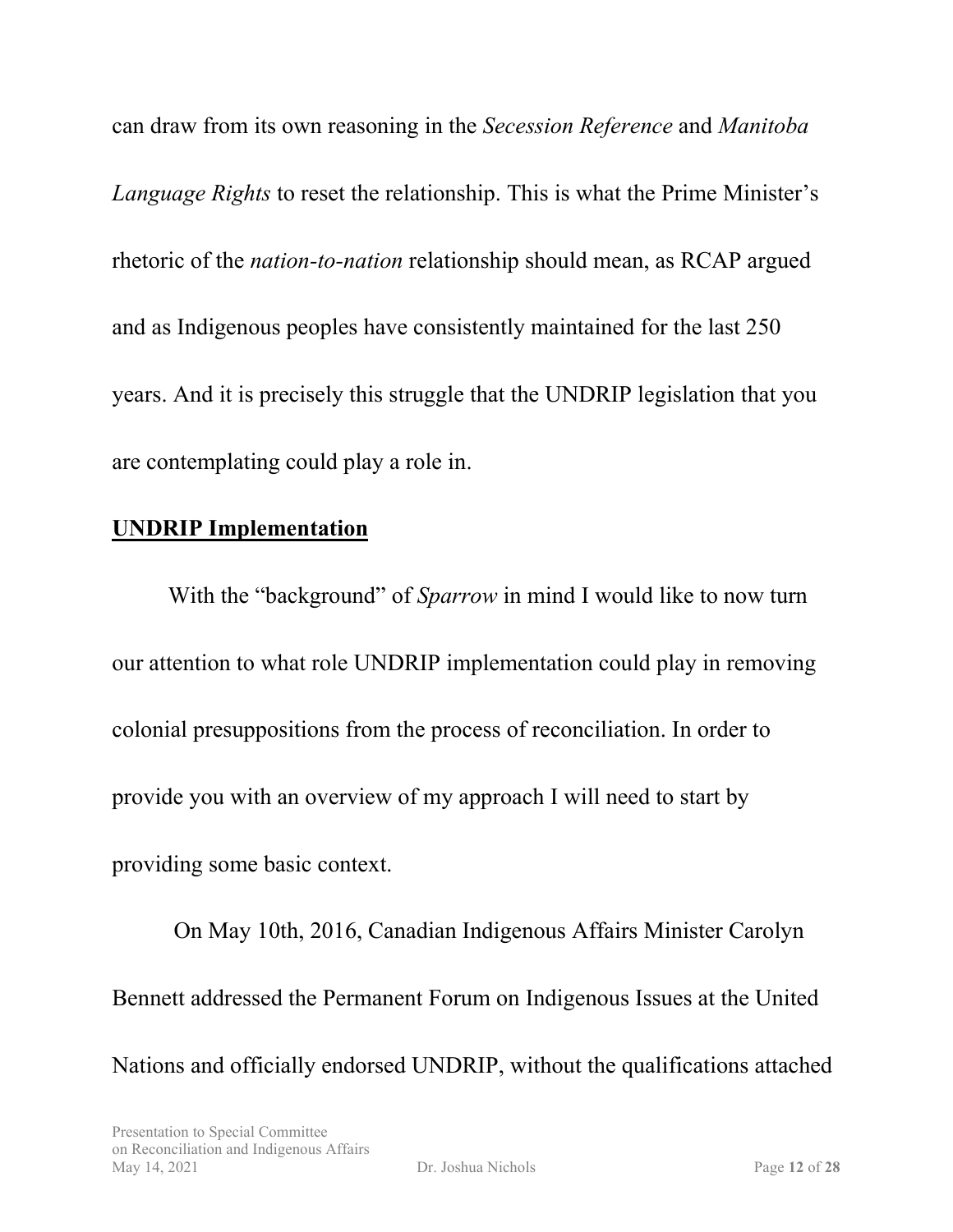by the previous government. She further stated that Canada intends "….

nothing less than to adopt and implement the declaration in accordance with the Canadian Constitution." This is a distinct shift away from the previous government's approach to UNDRIP, which held it to be "aspirational".

On September 21st, 2017 Prime Minister Justin Trudeau addressed the United Nations General Assembly and reiterated this commitment. He took this opportunity to point to the many legacies of colonialism in Canada. As he put it,

The good news is that Canadians get it. They see the inequities and they're fed up with the excuses and that impatience gives us a rare and precious opportunity to act. We now have before us an opportunity to deliver true meaningful and lasting reconciliation.

While we could dismiss this statement on its own as a continuation of the status quo of the current judicially mediated process reconciliation this is not necessarily the case. In fact, this status quo interpretation is distinctly countered by the Prime Minister's insistence that the basic norms of UNDRIP are not "aspirations", but rather they will be used to guide the process of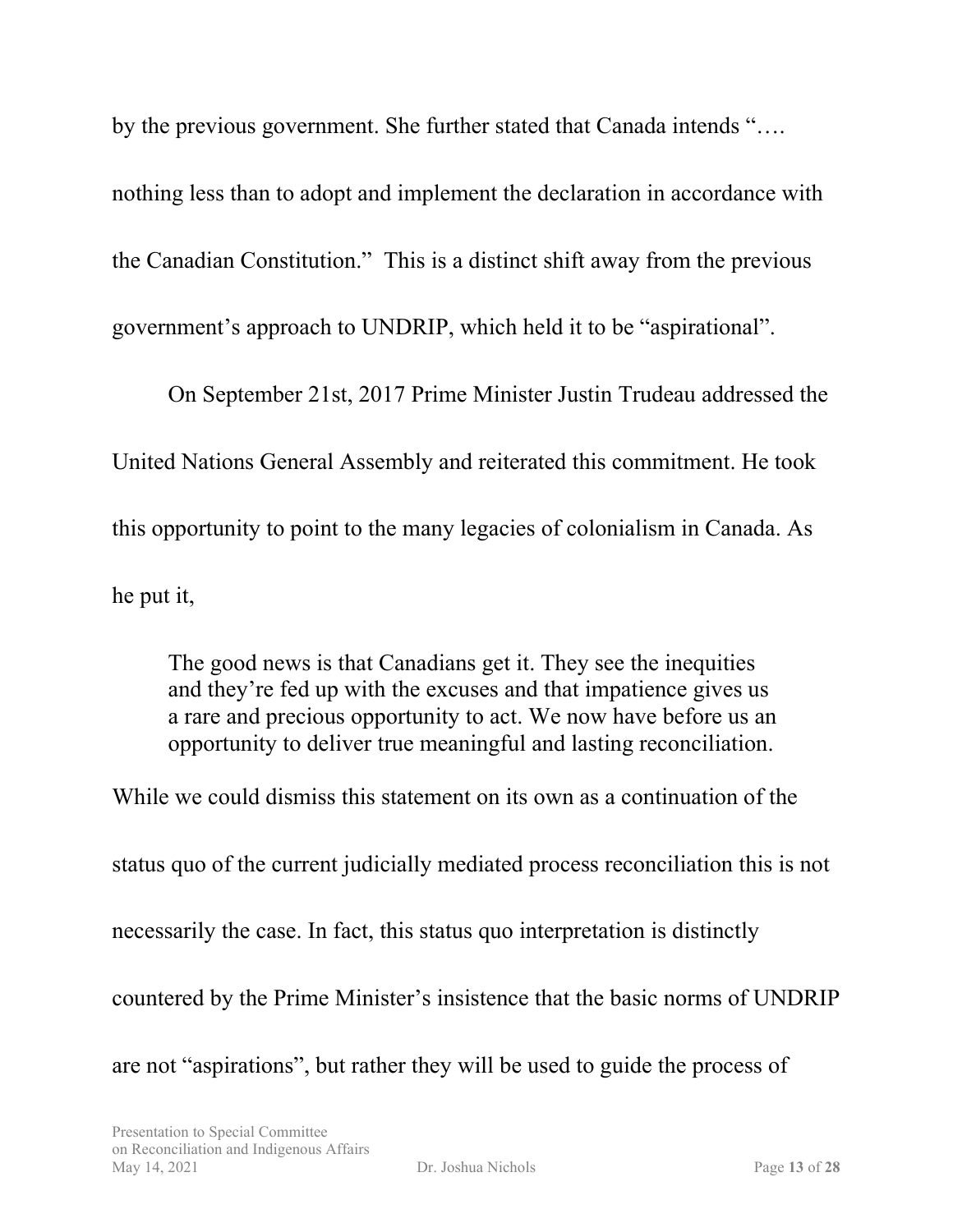reconciliation, they provide, in his words, "a way forward." As the Prime

Minister noted in his speech,

We are in uncharted territory. No one has paved the way for us, but we cannot wait. The time has come for us to pave the way together. The time has come to get off the beaten path, to move away from old outdated colonial structures and to establish new structures which will respect the inherent right of indigenous people to govern themselves and to determine their future.

What this should clearly signal is that the language of law and policy relating to reconciliation in Canada is entering a period of sudden and potentially dramatic change.

On November 28th, 2019 the Province of British Columbia passed Bill 41 or the Declaration on the Rights of Indigenous Peoples Act. This legislation implements the United Nations Declaration of the Rights of Indigenous People (UNDRIP) as Provincial law. Bill 41 is modeled on proposed federal legislation, which was first introduced by Romeo Saganash as a Private Member's Bill C-262 on April 21st, 2016 and ultimately died on the order paper in the Senate. We are told that a new federal legislation is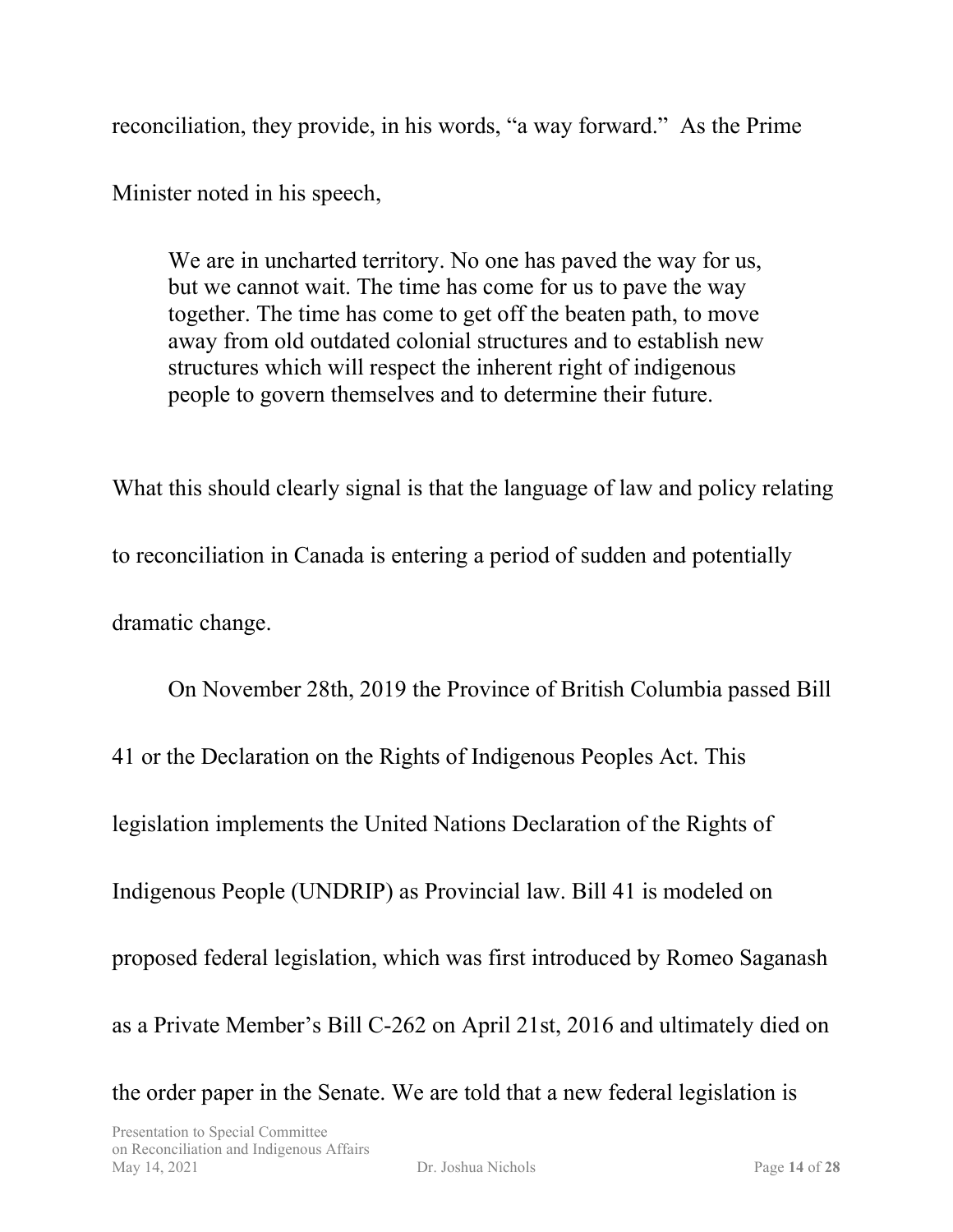now in development, but it is clear that we are now entering uncharted territory.

The actual meaning of this change hinges on the question of what implementation in accordance with the Canadian Constitution actually looks like. At this point it seems that there are two possible approaches to implementation.

My aim here will be to outline these two possible approaches, examine their underlying assumptions and suggest that the way forward is to stop seeing s. 35 as a "full box of rights" and start seeing it as jurisdictional in nature. I will then conclude by pointing to how this nation-to-nation approach to Canadian federalism is a more adequate reflection of the last 250 years of Indigenous-Crown relations.

## **A) Status Quo or Reconciliation via the Sparrow Framework**

In the same 2016 speech Minister Bennett also stated that s. 35 of the Constitution Act, 1982 provides a "robust framework" and a "full box of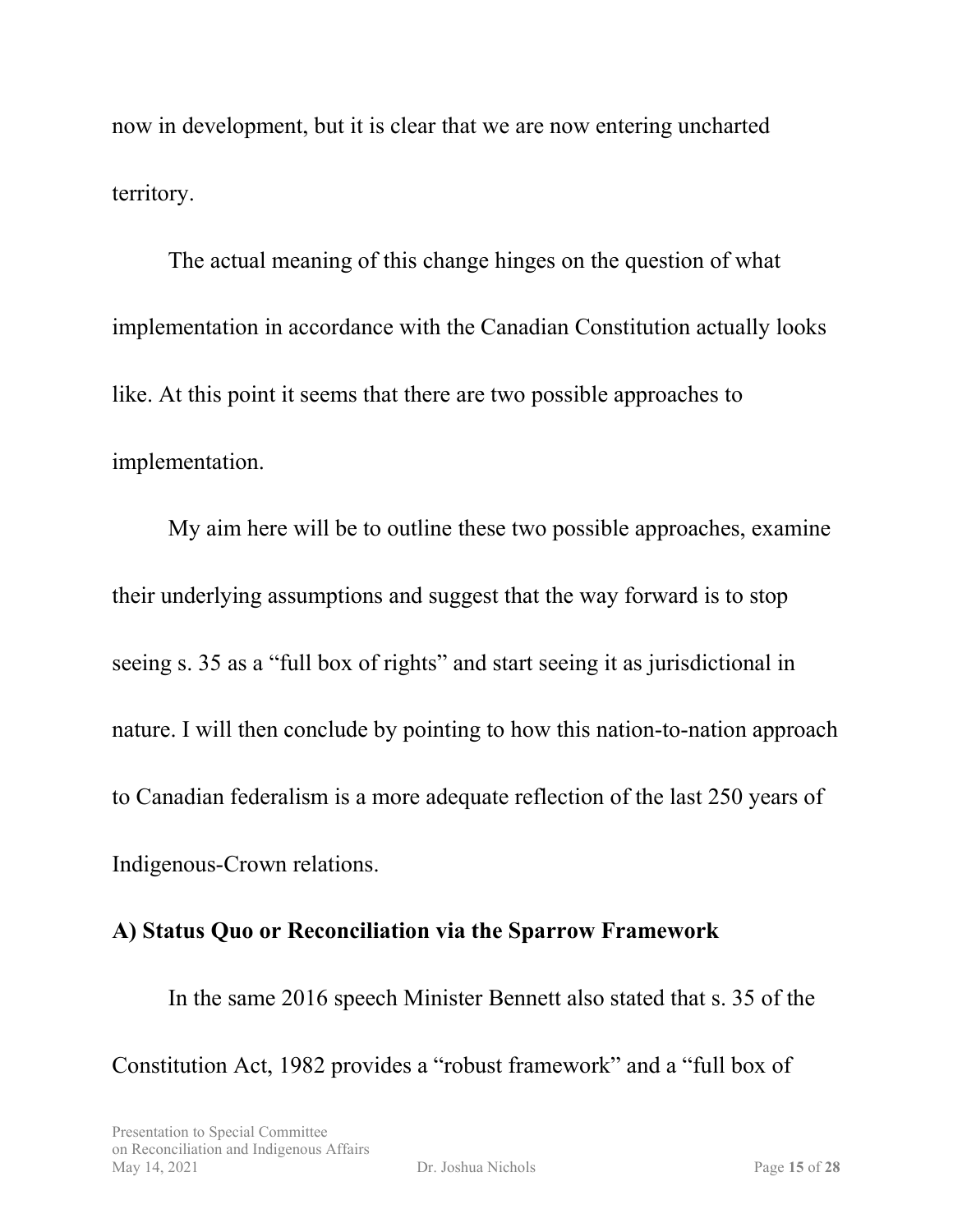rights". This could be read as a signal that the current Sparrow framework, with all of its unilateral principles and doctrines, will be used to restrict the content of UNDRIP. If this is the case, then it seems that, from the perspective of the federal government, the "box of rights" is already full and the change of policy little more than a slight shift of emphasis. This approach is grounded on the Supreme Court's existing interpretation of the relationship between s. 35(1) and s. 91(24). As I have already noted the foundation of this "full box of rights" approach is little more than unilateral assertions and a collection of citations from *Johnson v. M'Intosh*, the *Royal Proclamation of 1763* and *Calder,* which all connect back to the doctrine of discovery.

Given these unstable foundations what would occur if UNDRIP implementation was used as a way of maintaining the status quo? Naturally, any answer to this question at this point in time will be speculative as we do not know the specific legislative approach that the federal government will take. Some scholars have already begun to raise questions of the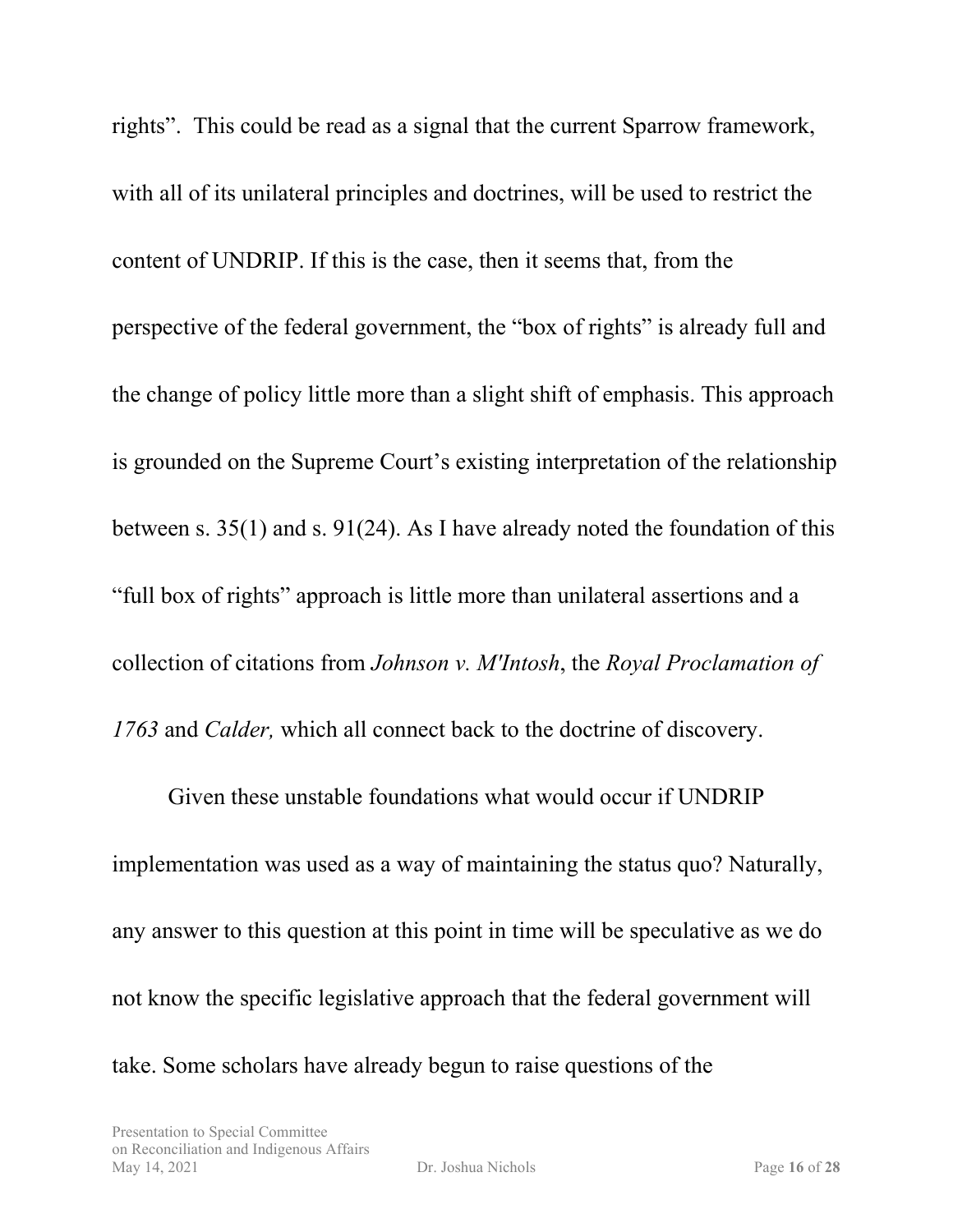compatibility of the basic principles of UNDRIP with the existing jurisprudence and their conclusions point to significant problems. The only thing that we could say for certain is that if the government elects to take the status quo approach the recondite complexity of the current s. 35(1) jurisprudence will only increase.

At the moment the so-called "full-box of rights" subdivides roughly into rights, title, treaties and the duty to consult and accommodate. Each one of these areas is beset by thorny jurisprudential questions from the question of the possibility of commercial or unlimited rights (*Ahousaht*), the problem of provincial jurisdiction (*Tsilhqot'in Nation*), the interpretation of treaties (*Grassy Narrows* and *Chief Mountain*), to cumulative effects, and delegation (*Clyde River* and *Chippewas of the Thames*). The process of litigating claims via s. 35(1) is costly, procedurally complex and uncertain. Even cases in which the Court seems to offer a clear decision the practical outcomes of that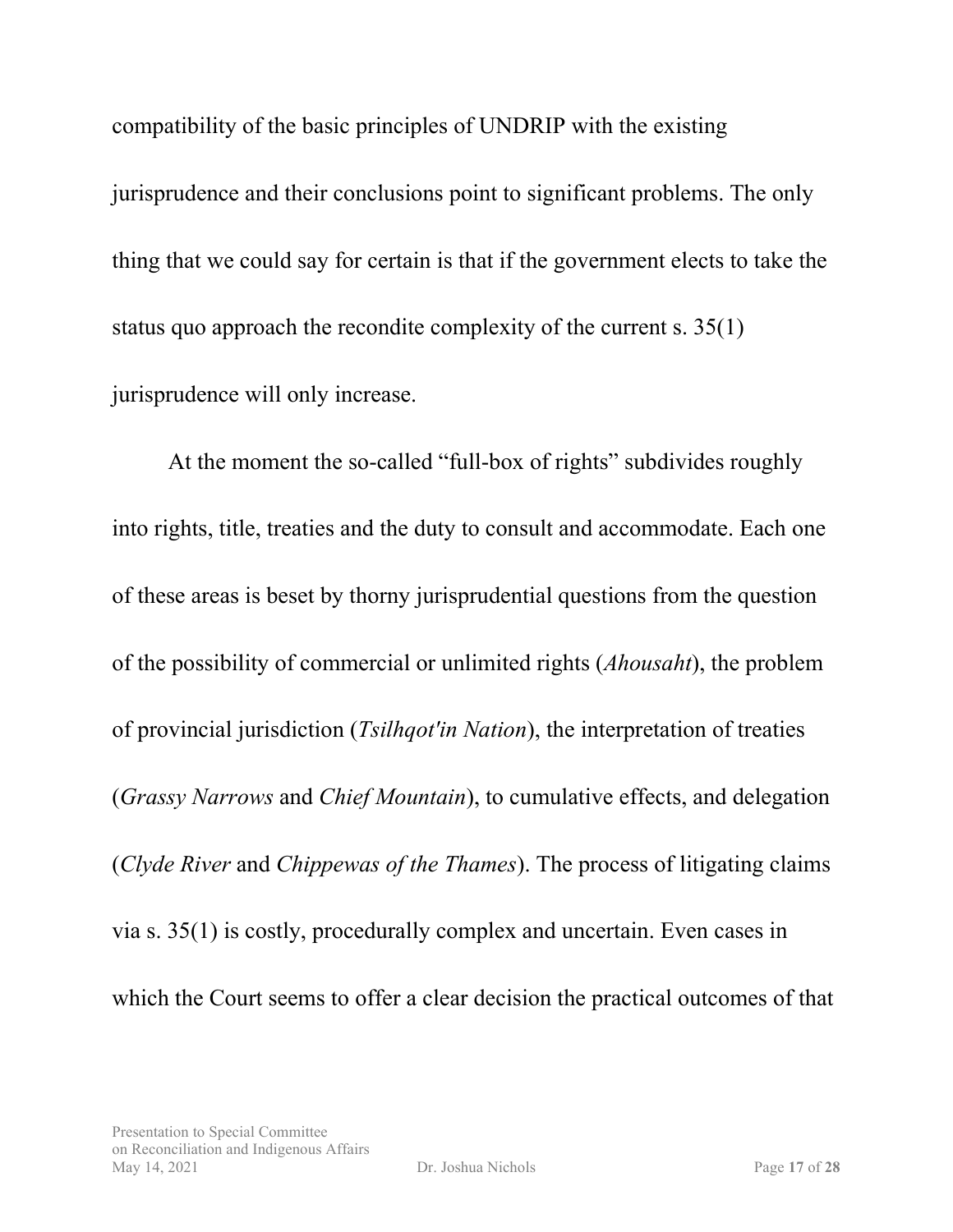decision may well be marginal (*Gladstone*) or so delayed that the actual value of the process itself is undermined (*Ktunaxa*).

It is difficult to see who exactly benefits from a process of litigation that takes decades to resolve any given conflict and then results in decisions whose jurisprudence is so dense and convoluted that the only certainty it can deliver is the promise of further litigation to work on the new legal knots it has tied. This "full box of rights" does not offer the kind of procedural clarity and legal certainty that the government's promises to third party proponents nor does it serve the Indigenous peoples who struggle with dreadful environmental and socio-economic problems. The only real beneficiary of the existing convoluted system of multi-layered consultative processes, secretive MOUs, and the production of voluminous expert reports, are the experts, consultants and lawyers who operate it.

I am not suggesting that these various professionals are unnecessary to the solution to the problem of the Indigenous-Crown relationship. I am, after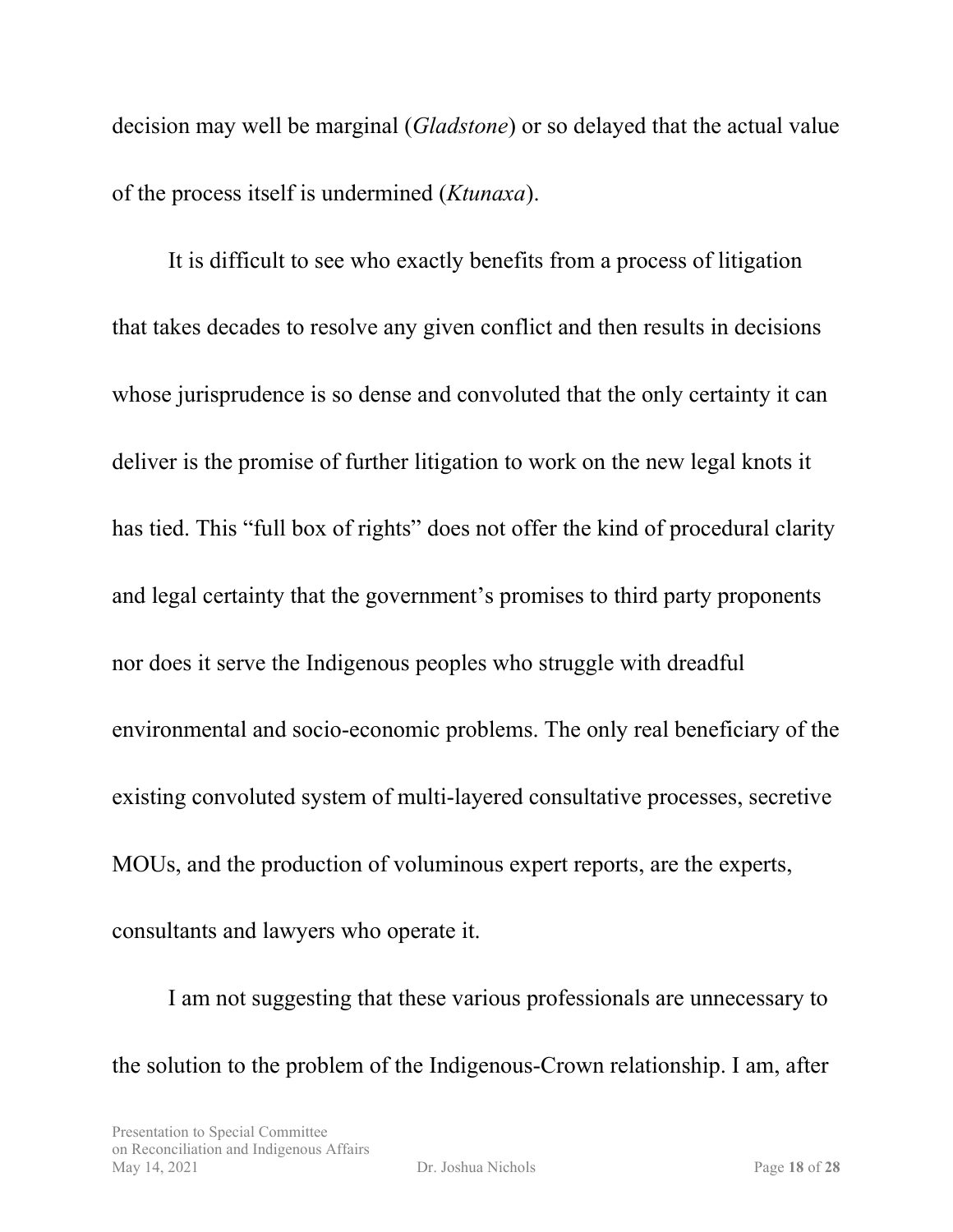all, included in their number. Rather, if the process itself is demonstrably failing to deliver on even its most basic aims (namely, procedural clarity, legal certainty and improving the everyday reality of Indigenous peoples) then it is about as productive as an expedition guided by a blank map. As I see it, there is no need to bother asking whether this box is full or empty, it is simply the wrong kind of box altogether.

The real path to reconciliation—that is the one that is not circular—is the one that leads to a *nation-to-nation* relationship. This is more than a change in language, it is a change in the legal-political paradigm from rights to jurisdiction and this is precisely where UNDRIP implementation can offer a real way forward.

## **B) Nation-to-Nation Federalism**

The first point that we need to be cognizant of is that UNDRIP does not introduce the possibility of a shift to an inherent jurisdictional approach to Indigenous-Crown relations. The roots of this approach extend back over 250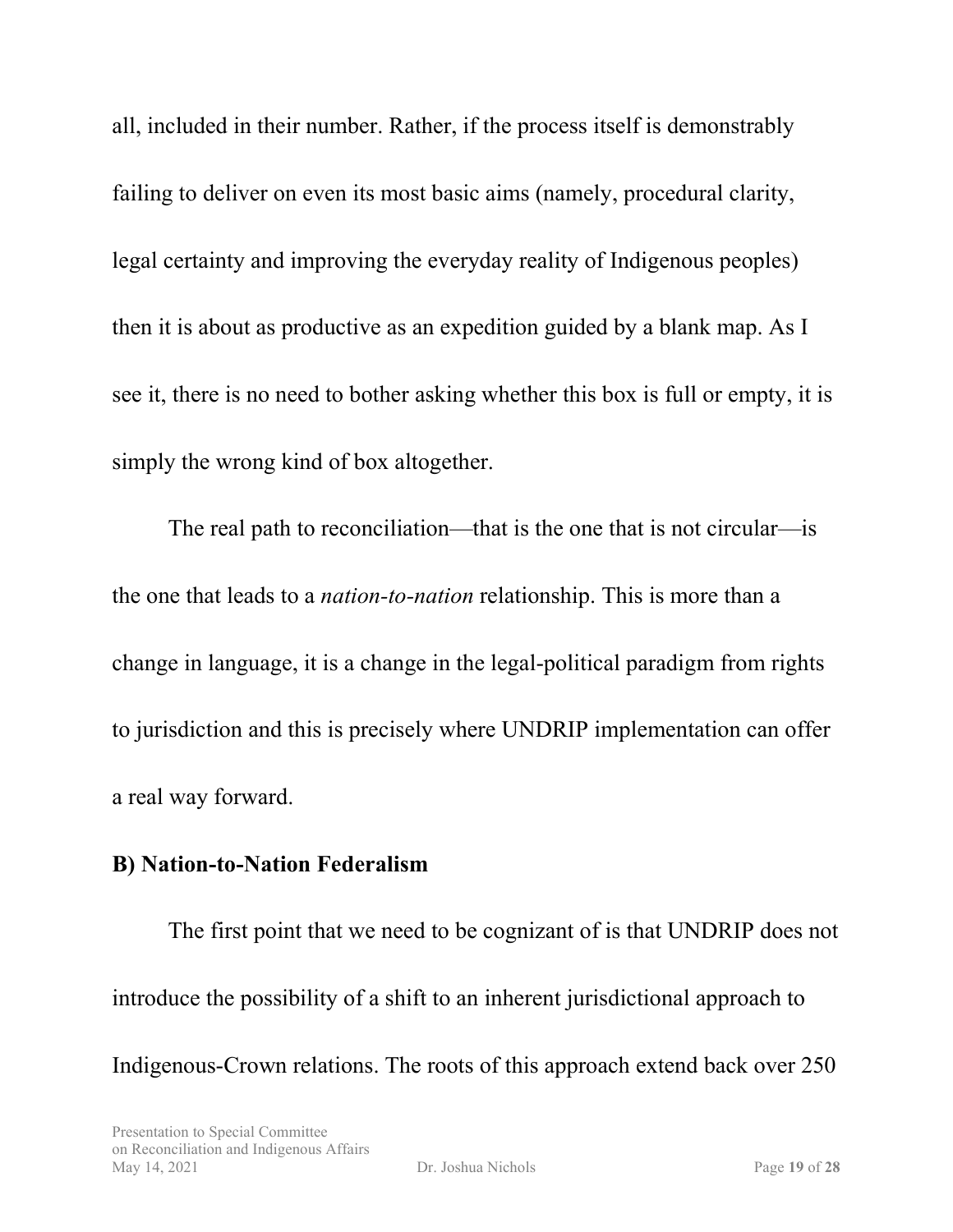years to the *Peace and Friendship Treaties* in the early 18th century, to *Royal Proclamation 1763* and the *Treaty of Niagara 1764* (we can refer to this model as Treaty Federalism or, following John Borrows, as Canada's Indigenous Constitution) and continue past confederation even as the rights based approach becomes the dominant model in the mid-19<sup>th</sup> century. The practices of Treaty Federalism persist to this day in the practices of treaty making and negotiated settlements. The jurisdictional approach also surfaces in a number of key government reports. Immediately following the patriation of the constitution in 1982 the *Penner Report* recommended that the proper approach to s. 35 was for the federal government to "occupy and vacate" s. 9[1](#page-20-0)(24) to clear jurisdictional space for Indigenous self-government.<sup>1</sup> They also clearly indicated that the rights based solution of devolving powers to municipal like Indigenous governments "fails to take account of the origins and rights of Indian First Nations in Canada" and they presciently warned

<span id="page-20-0"></span><sup>1</sup> Parliament of Canada, Special Committee on Indian Self-Government, *Indian Self-Government in Canada* (Ottawa: Ministry of Supply and Services, 1983) at 3 (hereinafter the *Penner Report*) at 46.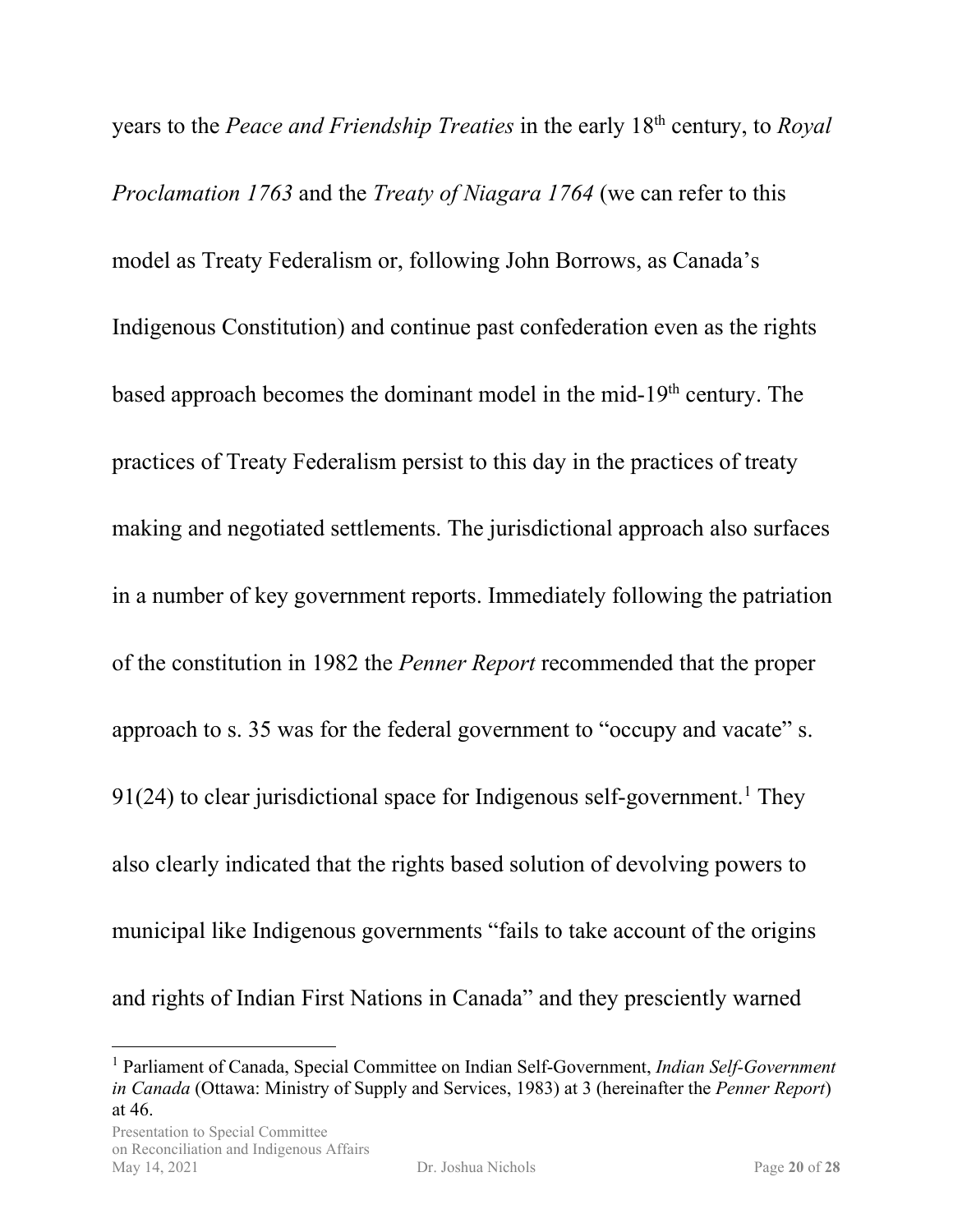that litigation in the Supreme Court was not the best possible solution as the procedure is "difficult to execute and uncertain in its outcome."[2](#page-21-0)

The question of where the Indigenous right of self-government fits into the constitution was also slated to be resolved in the constitutional conferences following 1982, but the failures of the Meech Lake and Charlottetown accords has left this as the unfinished business of the Canadian constitution. This point is forcefully driven home by the recommendations in the *Report of the Royal Commission on Aboriginal Peoples* in 1996 and again in the Final Report and Calls to Action of the *Truth and Reconciliation Commission* (TRC) in 2015.[3](#page-21-1)

The point of this summary is that UNDRIP does not introduce the possibility of a jurisdictional approach to s. 35. Rather, UNDRIP offers a set of tools that help us to see what has been taking place within Canada over the

last 250 years.

<span id="page-21-0"></span><sup>2</sup> Ibid, 45-47.

<span id="page-21-1"></span><sup>3</sup> Truth and Reconciliation Canada. *Honouring the Truth, Reconciling for the Future: Summary of the Final Report of the Truth and Reconciliation Commission of Canada*. (Winnipeg: Truth and Reconciliation Commission of Canada, 2015).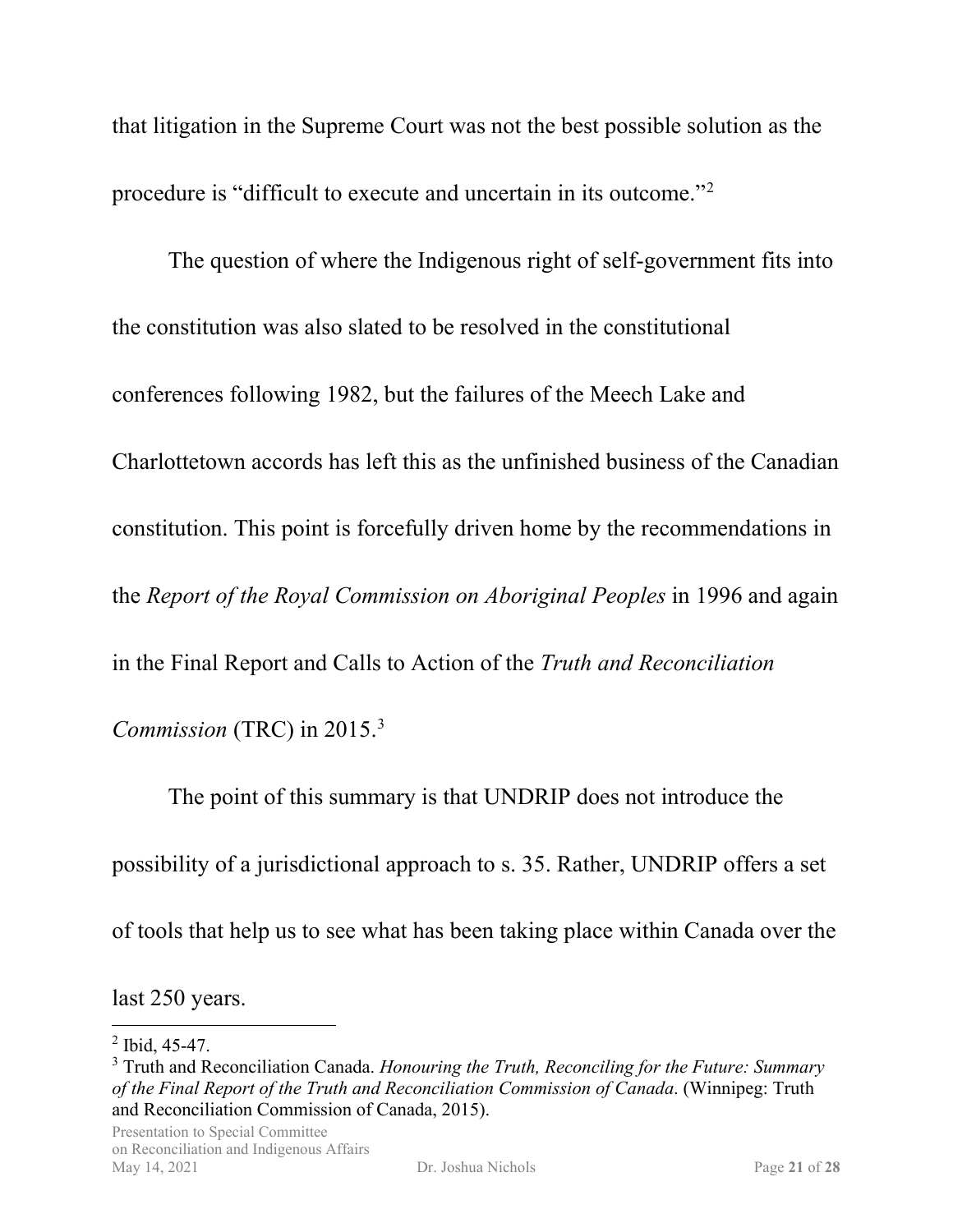Implementation should not be understood as simply making an international legal instrument conform to the existing confines of the Canadian constitution. It should be seen as an opportunity to reconsider the fundamental presuppositions about the relationship between Indigenous peoples and the Canadian constitution. Put differently, UNDRIP is not the source of this shift from rights to jurisdiction; it simply provides a set of tools to help move the existing nation-state model to the diverse federalism that Indigenous peoples have consistently advocated for and patiently practiced for the last 250 years.

This point is clearly driven home by the TRC in the Final Report. They recommended that Canada move beyond the old sovereign-to-subjects framework and adopt the current international norms expressed in UNDRIP.

The Commission forcefully reminds us that,

The Doctrine of Discovery and the related concept of *terra nullius* underpin the requirement for Aboriginal peoples to prove their pre-existing occupation of the land in court cases in order to avoid having their land and resource rights extinguished in contemporary Treaty and land claims processes. Such a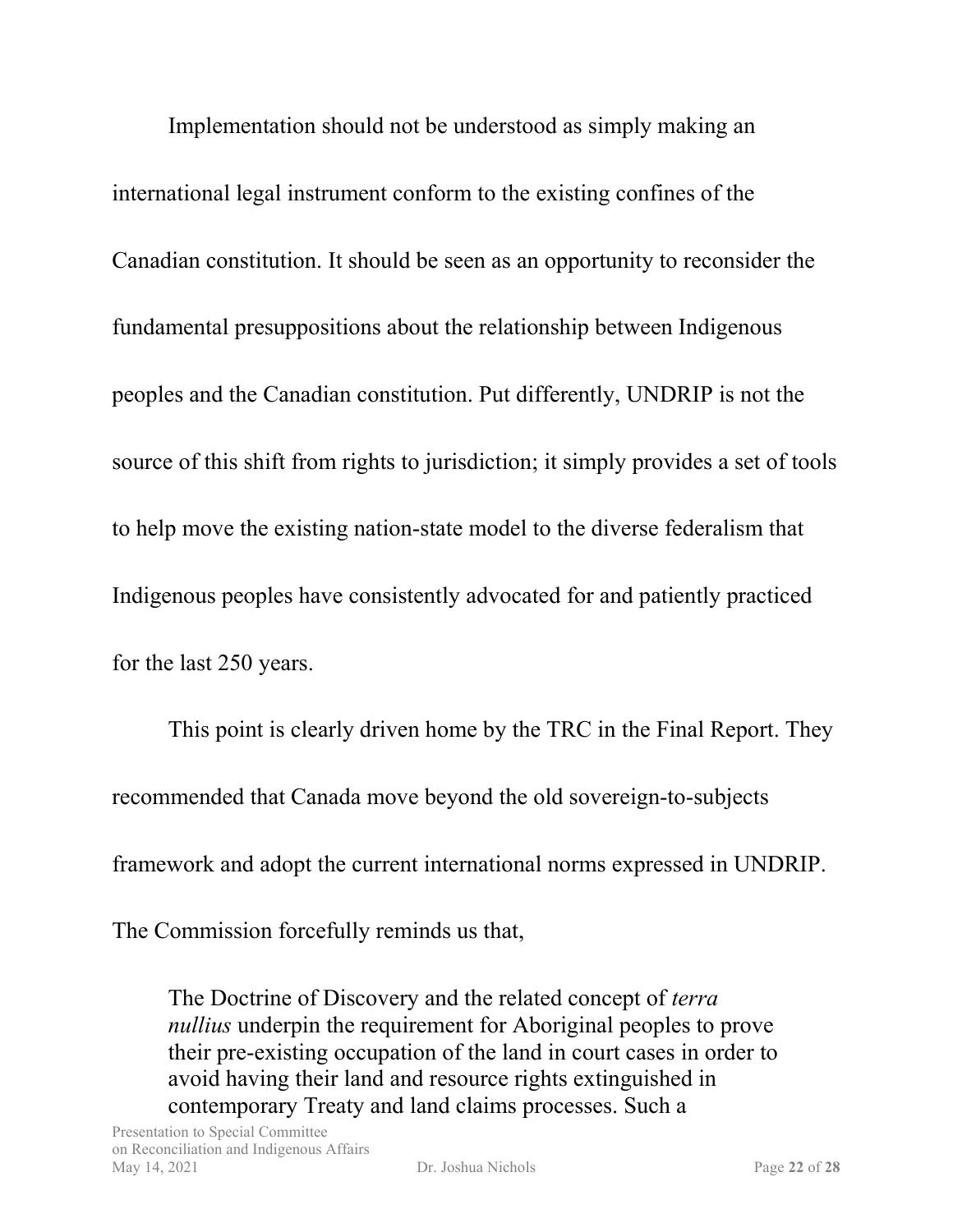requirement does not conform to international law or contribute to reconciliation. Such concepts are a current manifestation of historical wrongs and should be formally repudiated by all levels of Canadian government.[4](#page-23-0)

This is a clear and direct rejection of the absolute interpretation of s. 91(24)

and the framework of reconciliation that has been built upon it. It is a

rejection of the racist fictions of international law that continue to inform the

interpretation of Canada's constitutional order. They continue,

We are not suggesting that the repudiation of the Doctrine of Discovery necessarily gives rise to the invalidation of Crown sovereignty. The Commission accepts that there are other means to establish the validity of Crown sovereignty without undermining the important principle established in the Royal Proclamation of 1763, which is that the sovereignty of the Crown requires that it recognize and deal with Aboriginal title in order to become perfected. It must not be forgotten that the terms of the Royal Proclamation were explained to, and accepted by, Indigenous leaders during the negotiation of the Treaty of Niagara of 1764.<sup>[5](#page-23-1)</sup>

This constitutes a re-positioning of the basis for the legitimacy of Crown

sovereignty from the racist fictions of discovery and *terra nullius* to the

processes of mutual agreement and consent that are found in the histories of

<span id="page-23-1"></span>Presentation to Special Committee on Reconciliation and Indigenous Affairs May 14, 2021 Dr. Joshua Nichols Page **23** of **28** <sup>5</sup> *Ibid.*

<span id="page-23-0"></span><sup>4</sup> *Ibid,* Vol. 6, at 32-3.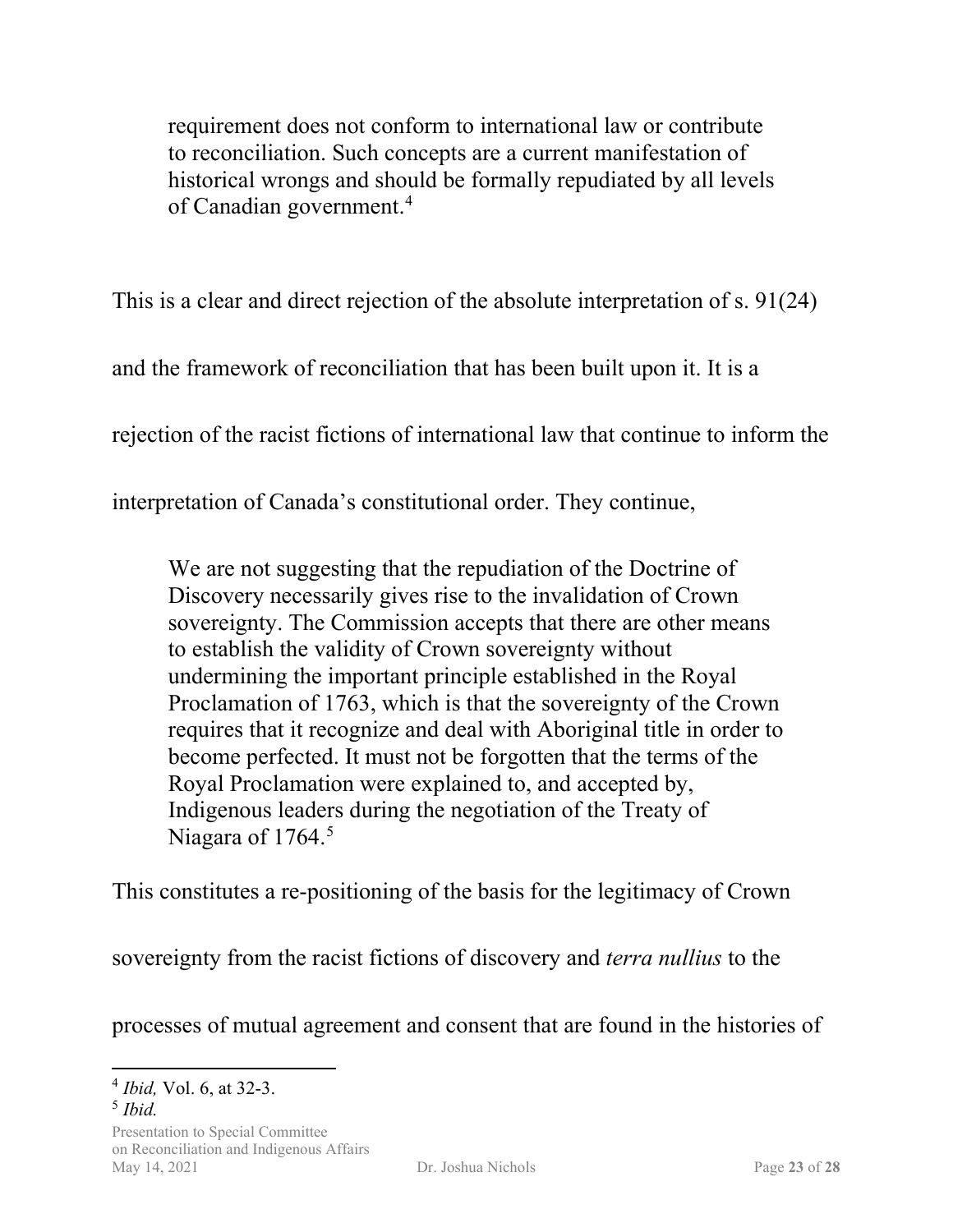treaty making. This also necessarily shifts Indigenous peoples from being wards who are subject to unlimited sovereign power to being *peoples* in a nation-to-nation relationship with the Crown.

We can think of this as being a change from conceiving of Canada as a unitary nation-state with a ridged unilateral version of sovereignty to being a nation-to-nation federal state whose concept of sovereignty is, and has always been *flexible and shared* (even if only honored in the breech).

The current Canadian government is making clear steps towards realizing this shift from a sovereign-to-subjects rights-based approach to a nation-to-nation jurisdictional approach. The legislative adoption of UNDRIP is one step towards returning to real, meaningful reconciliation. It helps by move forward in two interrelated ways. First, the contrast and tension between UNDRIP concepts like self-determination and free, prior and informed consent and our domestic jurisprudence allows us to have more meaningful debates over the future of reconciliation. This contrast helps to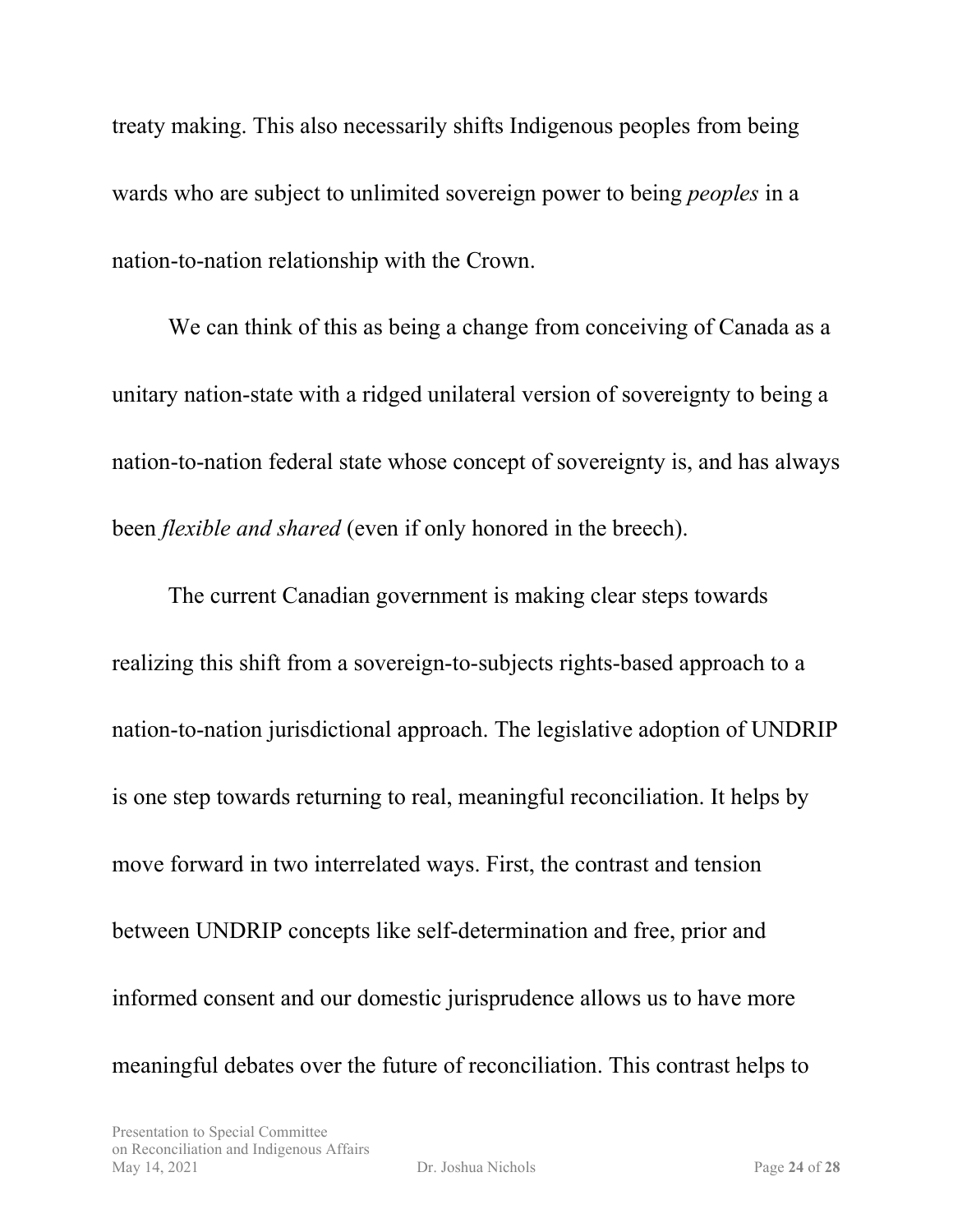highlight the continued reliance on 19<sup>th</sup> century colonial fictions in Canadian domestic law, which have managed to hide in plain sight because they are so familiar that many have failed to even account for them.

Second, it reminds us that Indigenous peoples and the Crown share sovereignty. The nature of this partnership is described in the final Report of the Royal Commission on Aboriginal Peoples, vol. 2, as "shared" sovereignty at pp. 240-41

"Shared sovereignty, in our view, is a hallmark of the Canadian federation and a central feature of the three-cornered relations that link Aboriginal governments, provincial governments and the federal government. These governments are sovereign within their respective spheres and hold their powers by virtue of their constitutional status rather than by delegation. Nevertheless, many of their powers are shared in practice and may be exercised by more than one order of government."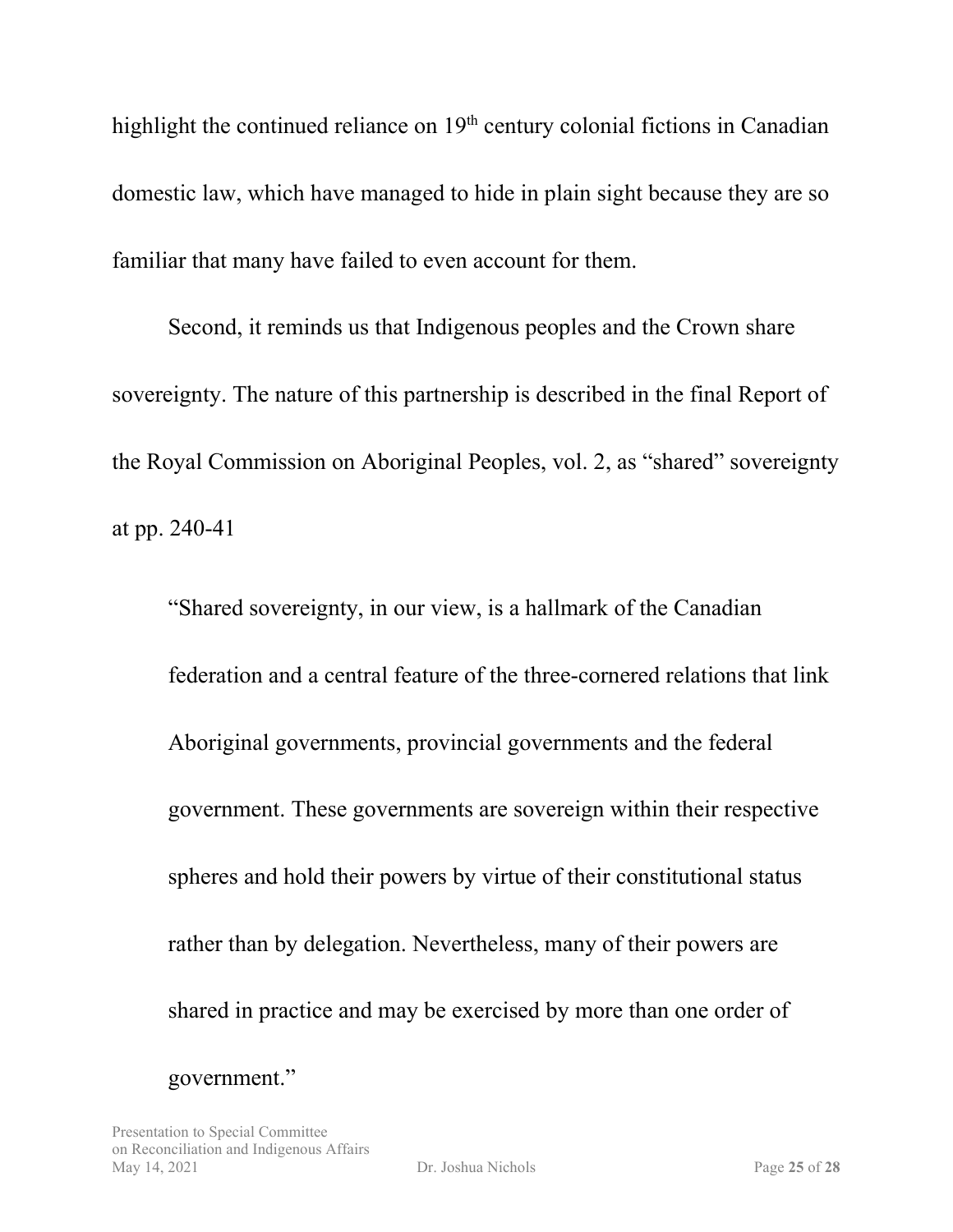The concept of "shared sovereignty" is instructive as it helps to clarify what the Court in *Sparrow* meant when it stated that the relationship between the Crown and Indigenous peoples is "trust-like, rather than adversarial"<sup>[6](#page-26-0)</sup>. The clarification is provided by the fact Indigenous peoples are sovereign "by virtue of their constitutional status rather than by delegation." Justice Binnie rightly summarizes the nature of the concept of "shared sovereignty" in *Mitchell* as being "partnership without assimilation."[7](#page-26-1)

This is the other side of our s. 35 jurisprudence, it is founded on the principles of mutual recognition and consent. I think it is helpful to remember that the Supreme Court has stated that the concept of the honor of the Crown recognizes the impact of the "superimposition of European laws and customs" on pre-existing Aboriginal societies<sup>[8](#page-26-2)</sup> by imposing "a heavy obligation" on the Crown to reconcile with Aboriginal peoples as equals in

<span id="page-26-0"></span><sup>6</sup> Sparrow, at 1108

<span id="page-26-1"></span> $^7$  Mitchell v. M.N.R., [2001] 1 S.C.R. 911 at para. 130

<span id="page-26-2"></span><sup>&</sup>lt;sup>8</sup> R. v. Van der Peet, [1996] 2 S.C.R. 507, at para. 248, per McLachlin J., dissenting; cited with approval in Manitoba Metis Federation Inc. v. Canada (Attorney General), 2013 SCC 14 at para. 67.